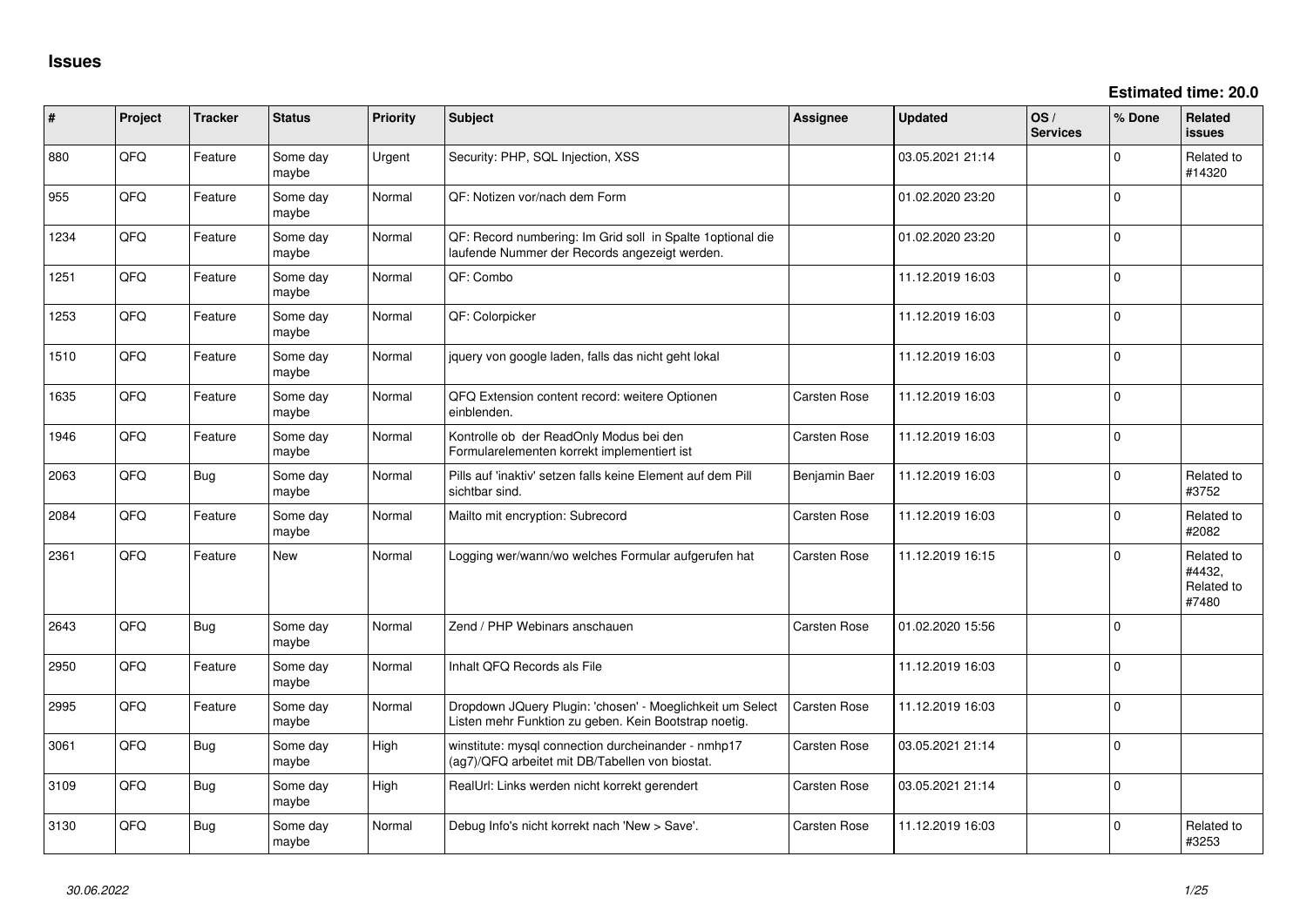| $\vert$ # | Project | <b>Tracker</b> | <b>Status</b>     | <b>Priority</b> | <b>Subject</b>                                                                                                                | Assignee            | <b>Updated</b>   | OS/<br><b>Services</b> | % Done      | Related<br><b>issues</b>                    |
|-----------|---------|----------------|-------------------|-----------------|-------------------------------------------------------------------------------------------------------------------------------|---------------------|------------------|------------------------|-------------|---------------------------------------------|
| 3216      | QFQ     | Feature        | Some day<br>maybe | Normal          | dynamic update für checkbox label2                                                                                            | <b>Carsten Rose</b> | 11.12.2019 16:03 |                        | $\Omega$    | Related to<br>#2081                         |
| 3267      | QFQ     | Feature        | Some day<br>maybe | Normal          | 2 Forms auf einer Seite: real + Read only                                                                                     | Carsten Rose        | 11.12.2019 16:03 |                        | $\Omega$    |                                             |
| 3273      | QFQ     | Feature        | Some day<br>maybe | Low             | Dirty Flag in Form                                                                                                            | Carsten Rose        | 11.12.2019 16:02 |                        | $\Omega$    |                                             |
| 3285      | QFQ     | Feature        | Some day<br>maybe | Normal          | Zeichenlimit pro Feld: textarea / editor                                                                                      | Carsten Rose        | 11.12.2019 16:02 |                        | $\Omega$    |                                             |
| 3291      | QFQ     | Feature        | Some day<br>maybe | Normal          | AutoCron websiteToken                                                                                                         | Carsten Rose        | 11.12.2019 16:02 |                        | $\Omega$    | Related to<br>#4250                         |
| 3331      | QFQ     | Feature        | Some day<br>maybe | Normal          | Default Tooltip fuer _page? Links: mit Form und Record ID                                                                     | Carsten Rose        | 11.12.2019 16:02 |                        | $\Omega$    |                                             |
| 3332      | QFQ     | Feature        | Some day<br>maybe | Normal          | Uploads: Thumbnails, Details zum hochgeladenen File                                                                           | Carsten Rose        | 11.12.2019 16:02 |                        | $\Omega$    | Related to<br>#3264,<br>Related to<br>#5333 |
| 3349      | QFQ     | Bug            | Some day<br>maybe | Normal          | config.qfq.ini: a) vertraegt keine '=' im Value (z.B. Passwort),<br>b) Values sollten in ticks einschliessbar sein (spaces, ) | <b>Carsten Rose</b> | 11.12.2019 16:02 |                        | $\mathbf 0$ |                                             |
| 3350      | QFQ     | Feature        | Some day<br>maybe | Normal          | FormEditor: Hilfetext hinter 'checktype'                                                                                      | <b>Carsten Rose</b> | 11.12.2019 16:02 |                        | $\mathbf 0$ |                                             |
| 3385      | QFQ     | Feature        | Some day<br>maybe | Normal          | templateGroup: insert/update/delete non primary records                                                                       | <b>Carsten Rose</b> | 11.12.2019 16:02 |                        | $\Omega$    |                                             |
| 3415      | QFQ     | Feature        | Some day<br>maybe | Normal          | FE Login Box Templatefile                                                                                                     | Benjamin Baer       | 11.12.2019 16:02 |                        | $\Omega$    |                                             |
| 3432      | QFQ     | Feature        | <b>New</b>        | Normal          | subrecord: dynamicUpdate                                                                                                      | Carsten Rose        | 11.06.2020 21:10 |                        | $\Omega$    | Related to<br>#5691                         |
| 3457      | QFQ     | Feature        | Some day<br>maybe | Normal          | LDAP: concat multi values to one single entry                                                                                 | Carsten Rose        | 11.12.2019 16:02 |                        | $\Omega$    |                                             |
| 3458      | QFQ     | Feature        | Some day<br>maybe | Normal          | Display 'Edit Form Element'-Checkbox on form: should<br>depend on FE Group                                                    | Carsten Rose        | 11.12.2019 16:02 |                        | $\Omega$    | Related to<br>#3447                         |
| 3495      | QFQ     | Feature        | Some day<br>maybe | Normal          | Predifined Parameter werden nicht in '+' (add new record)<br>SIP gerendert.                                                   |                     | 11.12.2019 16:02 |                        | $\Omega$    |                                             |
| 3504      | QFQ     | Feature        | <b>New</b>        | Normal          | Logging: welche Action FEs werden wann wie ausgefuehrt                                                                        | Carsten Rose        | 01.02.2020 23:21 |                        | $\Omega$    | Related to<br>#5458,<br>Related to<br>#4092 |
| 3537      | QFQ     | Feature        | Some day<br>maybe | Low             | SHOW COLUMNS FROM tableName - Extend '{{!'<br>definition                                                                      | <b>Carsten Rose</b> | 11.12.2019 16:02 |                        | $\Omega$    |                                             |
| 3547      | QFQ     | Bug            | New               | Normal          | FE of type 'note' causes writing of empty fields.                                                                             | <b>Carsten Rose</b> | 01.02.2020 23:21 |                        | $\mathbf 0$ |                                             |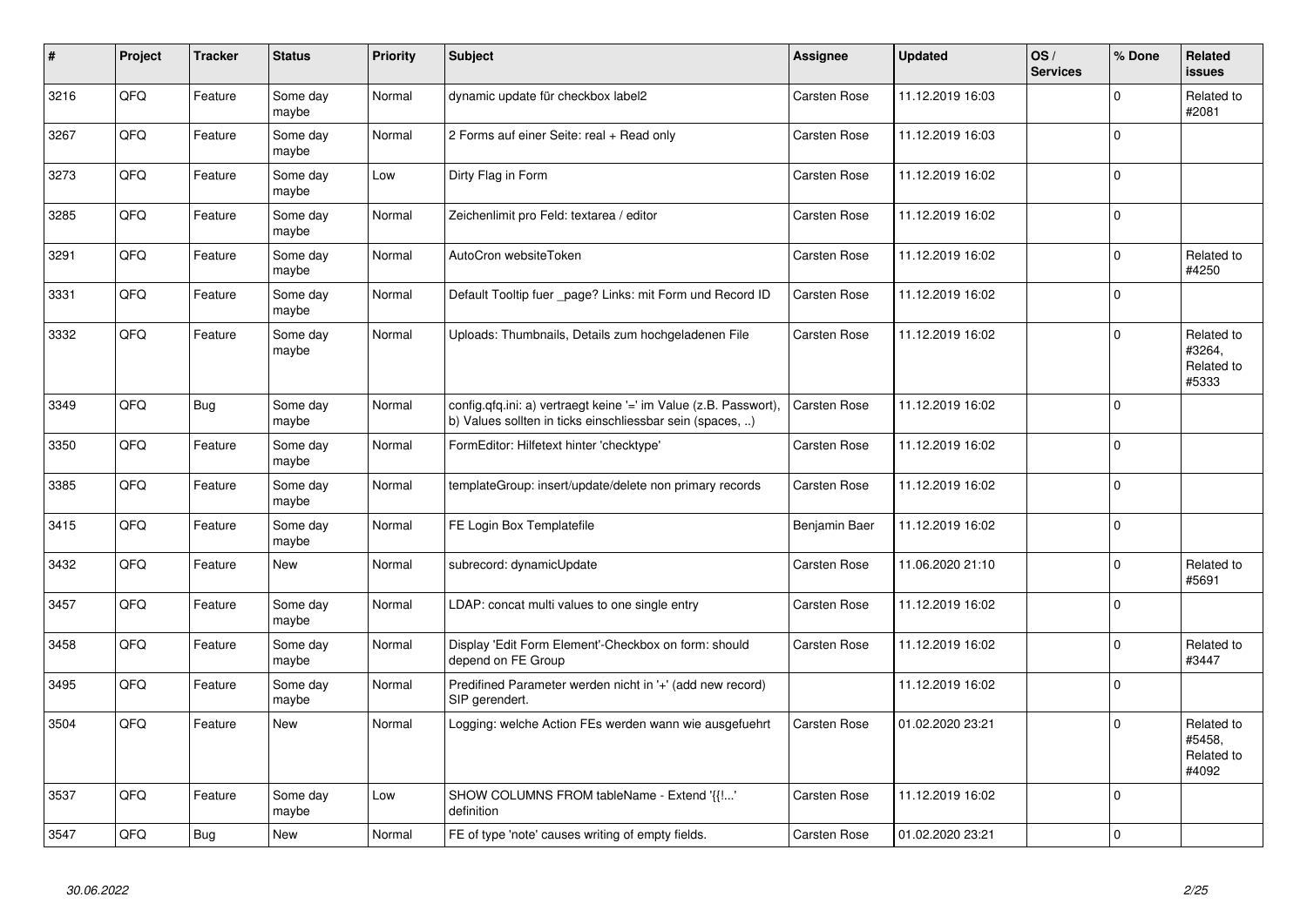| #    | Project | <b>Tracker</b> | <b>Status</b>     | <b>Priority</b> | <b>Subject</b>                                                                                                                               | <b>Assignee</b>     | <b>Updated</b>   | OS/<br><b>Services</b> | % Done   | Related<br><b>issues</b> |
|------|---------|----------------|-------------------|-----------------|----------------------------------------------------------------------------------------------------------------------------------------------|---------------------|------------------|------------------------|----------|--------------------------|
| 3567 | QFQ     | Feature        | Some day<br>maybe | Low             | 'Save', 'Close', 'New' als FormElement                                                                                                       |                     | 11.12.2019 16:02 |                        | $\Omega$ |                          |
| 3570 | QFQ     | Bug            | Some day<br>maybe | High            | Formular mit prmitnew permitEdit=Always wird nicht<br>aufgerufen (ist leer)                                                                  | Carsten Rose        | 03.05.2021 21:14 |                        | $\Omega$ |                          |
| 3588 | QFQ     | Bug            | Some day<br>maybe | Normal          | templateGroup: versteckte Elemente werden weiterhin<br>gespeichert.                                                                          | Carsten Rose        | 11.12.2019 16:02 |                        | $\Omega$ |                          |
| 3617 | QFQ     | Feature        | Some day<br>maybe | Normal          | Load javascripts at bottom                                                                                                                   |                     | 11.12.2019 16:02 |                        | $\Omega$ |                          |
| 3646 | QFQ     | Feature        | Some day<br>maybe | Normal          | Moeglichkeit HTML Tags in Reports auszugeben (zu<br>enkodieren: htmlspecialchars)                                                            |                     | 11.12.2019 16:02 |                        | $\Omega$ | Related to<br>#14320     |
| 3666 | QFQ     | Feature        | Some day<br>maybe | Normal          | a) Performance Messung: mysql_real_escape_string() im<br>Vergleich zu str replace(), b) doppeltes Aufrufen von<br>mysql_real_escape_string() | <b>Carsten Rose</b> | 11.12.2019 16:02 |                        | $\Omega$ |                          |
| 3677 | QFQ     | Feature        | Some day<br>maybe | Normal          | wkhtmltopdf: FE User access prohibited, if client IP changes<br><b>\$TYPO3 CONF VARS[FE][lockIP]</b>                                         | <b>Carsten Rose</b> | 11.12.2019 16:02 |                        | $\Omega$ |                          |
| 3682 | QFQ     | Bug            | Some day<br>maybe | Normal          | Dynamic update: Radio buttons                                                                                                                | Carsten Rose        | 11.12.2019 16:02 |                        | $\Omega$ |                          |
| 3692 | QFQ     | Feature        | Some day<br>maybe | Normal          | QFQ Webseite                                                                                                                                 | Benjamin Baer       | 11.12.2019 16:02 |                        | $\Omega$ | Related to<br>#5033      |
| 3708 | QFQ     | Feature        | Some day<br>maybe | Normal          | Form: input - 'specialchars', 'none'  gewisse tags erlauben,<br>andere verbieten                                                             | Carsten Rose        | 11.12.2019 16:02 |                        | $\Omega$ | Related to<br>#14320     |
| 3727 | QFQ     | Feature        | <b>New</b>        | High            | Security: Session Hijacking erschweren                                                                                                       | Carsten Rose        | 03.05.2021 21:14 |                        | $\Omega$ |                          |
| 3750 | QFQ     | Bug            | Some day<br>maybe | Normal          | FE in a row: if one violates check, all are red                                                                                              | <b>Carsten Rose</b> | 11.12.2019 16:03 |                        | $\Omega$ |                          |
| 3782 | QFQ     | Bug            | Priorize          | Normal          | Bei fehlerhafter Eingabe (z.B. Datum) sollte das erwartete<br>Format angezeigt werden                                                        | <b>Carsten Rose</b> | 01.02.2020 10:13 |                        | $\Omega$ |                          |
| 3811 | QFQ     | Bug            | Some day<br>maybe | Normal          | Dynamic Update: extraButtonInfo - Text aktualisieren                                                                                         | <b>Carsten Rose</b> | 11.12.2019 16:03 |                        | $\Omega$ | Related to<br>#11517     |
| 3848 | QFQ     | Feature        | Some day<br>maybe | High            | Antivirus check fuer Upload files in qfq?                                                                                                    | Carsten Rose        | 03.05.2021 21:14 |                        | $\Omega$ | Related to<br>#4131      |
| 3864 | QFQ     | Feature        | <b>New</b>        | Normal          | Encrypt / decrypt field                                                                                                                      | <b>Carsten Rose</b> | 08.03.2021 18:08 |                        | $\Omega$ |                          |
| 3867 | QFQ     | Feature        | Priorize          | Normal          | Readonly Formular: Template Groups add/delete<br>ausbeldnen                                                                                  | Carsten Rose        | 05.05.2021 22:12 |                        | $\Omega$ |                          |
| 3877 | QFQ     | Feature        | Some day<br>maybe | Normal          | FormEditor: die Felder die aktuell nicht gebraucht werden<br>nur auf readonly/disabled setzen (nicht ausblenden > das<br>irritiert.          | <b>Carsten Rose</b> | 11.12.2019 16:03 |                        | $\Omega$ |                          |
| 3878 | QFQ     | Feature        | Some day<br>maybe | Normal          | Form 'FormElement': Spalte 'name' typeAhead mit<br>Spaltennamen der Primarytable.                                                            |                     | 11.12.2019 16:03 |                        | $\Omega$ |                          |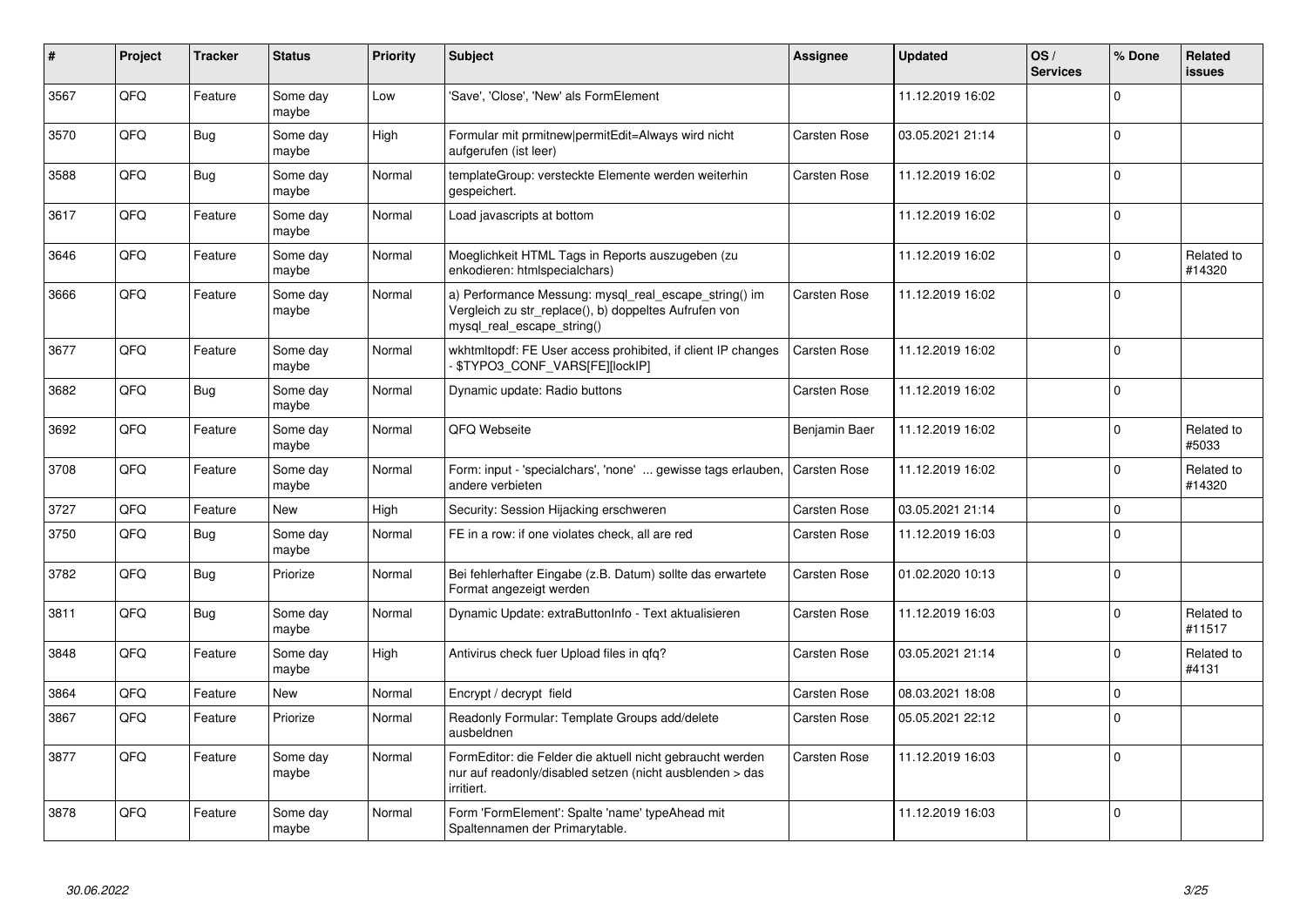| #    | Project | <b>Tracker</b> | <b>Status</b>     | <b>Priority</b> | <b>Subject</b>                                                                                                                                           | <b>Assignee</b>     | <b>Updated</b>   | OS/<br><b>Services</b> | % Done       | Related<br><b>issues</b>                    |
|------|---------|----------------|-------------------|-----------------|----------------------------------------------------------------------------------------------------------------------------------------------------------|---------------------|------------------|------------------------|--------------|---------------------------------------------|
| 3879 | QFQ     | Feature        | Some day<br>maybe | Normal          | Form 'FormElement': Beim Feld 'name' rechts in der Notiz<br>einen Link einblenden - a) aktuelle Definition anzeigen, b)<br>Spalte in der Tabelle anlegen |                     | 11.12.2019 16:03 |                        | $\Omega$     |                                             |
| 3880 | QFQ     | Feature        | Some day<br>maybe | Normal          | Form 'Form': anlegen einer Tabelle                                                                                                                       |                     | 14.01.2021 10:12 |                        | $\Omega$     |                                             |
| 3882 | QFQ     | Bug            | Some day<br>maybe | Normal          | templateGroup: disable 'add' if limit is reached - funktioniert<br>nicht wenn bereits records existierten                                                | Carsten Rose        | 11.12.2019 16:03 |                        | $\Omega$     |                                             |
| 3895 | QFQ     | Bug            | Some day<br>maybe | Normal          | typeahead pedantic: on lehrkredit Idap webpass - if only one<br>person is in dropdown, such person can't be selected                                     | <b>Carsten Rose</b> | 11.12.2019 16:03 |                        | $\Omega$     |                                             |
| 3900 | QFQ     | Feature        | Some day<br>maybe | Normal          | Extend documentation of 'Copy / Paste'                                                                                                                   | <b>Carsten Rose</b> | 11.12.2019 16:03 |                        | $\Omega$     | Related to<br>#3899                         |
| 3905 | QFQ     | Feature        | Some day<br>maybe | Normal          | Documentation: Best Practice anhand eines Online<br>Bewerbungstools                                                                                      | <b>Carsten Rose</b> | 11.12.2019 16:03 |                        | $\Omega$     |                                             |
| 3941 | QFQ     | Feature        | Some day<br>maybe | Normal          | sqlAfter: es sollten mehrere moeglich sein                                                                                                               | <b>Carsten Rose</b> | 11.12.2019 16:03 |                        | $\Omega$     | Related to<br>#3942                         |
| 3942 | QFQ     | Feature        | Some day<br>maybe | Normal          | Action Elemente: neu generierte IDs via FE weitergeben                                                                                                   | <b>Carsten Rose</b> | 11.12.2019 16:03 |                        | <sup>0</sup> | Related to<br>#3941                         |
| 3947 | QFQ     | Feature        | Some day<br>maybe | Normal          | Attack detectect: logout current user                                                                                                                    | <b>Carsten Rose</b> | 11.12.2019 16:03 |                        | $\Omega$     | Related to<br>#5458,<br>Related to<br>#6299 |
| 3967 | QFQ     | Feature        | Some day<br>maybe | High            | Report: Checkbox, Radio, Dropdown, Input welches ohne<br>Submit funktioniert - 'Inline-Form'                                                             | <b>Carsten Rose</b> | 03.05.2021 21:14 |                        | $\Omega$     |                                             |
| 3990 | QFQ     | Feature        | Some day<br>maybe | High            | custom class definition: add space automatically                                                                                                         | <b>Carsten Rose</b> | 03.05.2021 21:14 |                        | $\Omega$     |                                             |
| 3991 | QFQ     | Feature        | Some day<br>maybe | Normal          | report: Columnname '_skipWrap' skips 'fbeg', 'fend'                                                                                                      | <b>Carsten Rose</b> | 11.12.2019 16:03 |                        | $\mathbf 0$  |                                             |
| 4008 | QFQ     | Bug            | Some day<br>maybe | Normal          | FormElemen.type=sendmail: wrong 'TO' if 'real<br>name <rea@mail.to>' is used</rea@mail.to>                                                               | <b>Carsten Rose</b> | 11.12.2019 16:03 |                        | $\mathbf 0$  |                                             |
| 4018 | QFQ     | Feature        | <b>New</b>        | Normal          | typeahead: long query parameter / answer triggers 'Attack<br>detected' and purges current SIP storage.                                                   | Carsten Rose        | 29.06.2022 22:46 |                        | 0            | Related to<br>#9077                         |
| 4023 | QFQ     | Feature        | New               | Normal          | prepared statements - FE action: salveld, sqllnsert,<br>sqlUpdate, sqlDelete, sqlBefore, sqlAfter                                                        | <b>Carsten Rose</b> | 11.12.2019 16:15 |                        | $\Omega$     |                                             |
| 4026 | QFQ     | Feature        | Some day<br>maybe | Normal          | sqlLog.sql: log number of FE.id                                                                                                                          | Carsten Rose        | 11.12.2019 16:03 |                        | $\pmb{0}$    | Related to<br>#5458                         |
| 4027 | QFQ     | Feature        | Some day<br>maybe | Normal          | Missing: orange 'check' / 'bullet'                                                                                                                       |                     | 11.12.2019 16:03 |                        | $\mathbf 0$  |                                             |
| 4050 | QFQ     | Feature        | New               | Normal          | sql.log: 1) FormElement ID which causes a specific action,<br>2) Result in the same row.                                                                 | <b>Carsten Rose</b> | 15.04.2020 11:35 |                        | 0            | Related to<br>#5458                         |
| 4082 | QFQ     | Feature        | New               | Normal          | Dynamic Update: modeSql - useful default                                                                                                                 | Carsten Rose        | 01.02.2020 23:22 |                        | $\mathbf 0$  |                                             |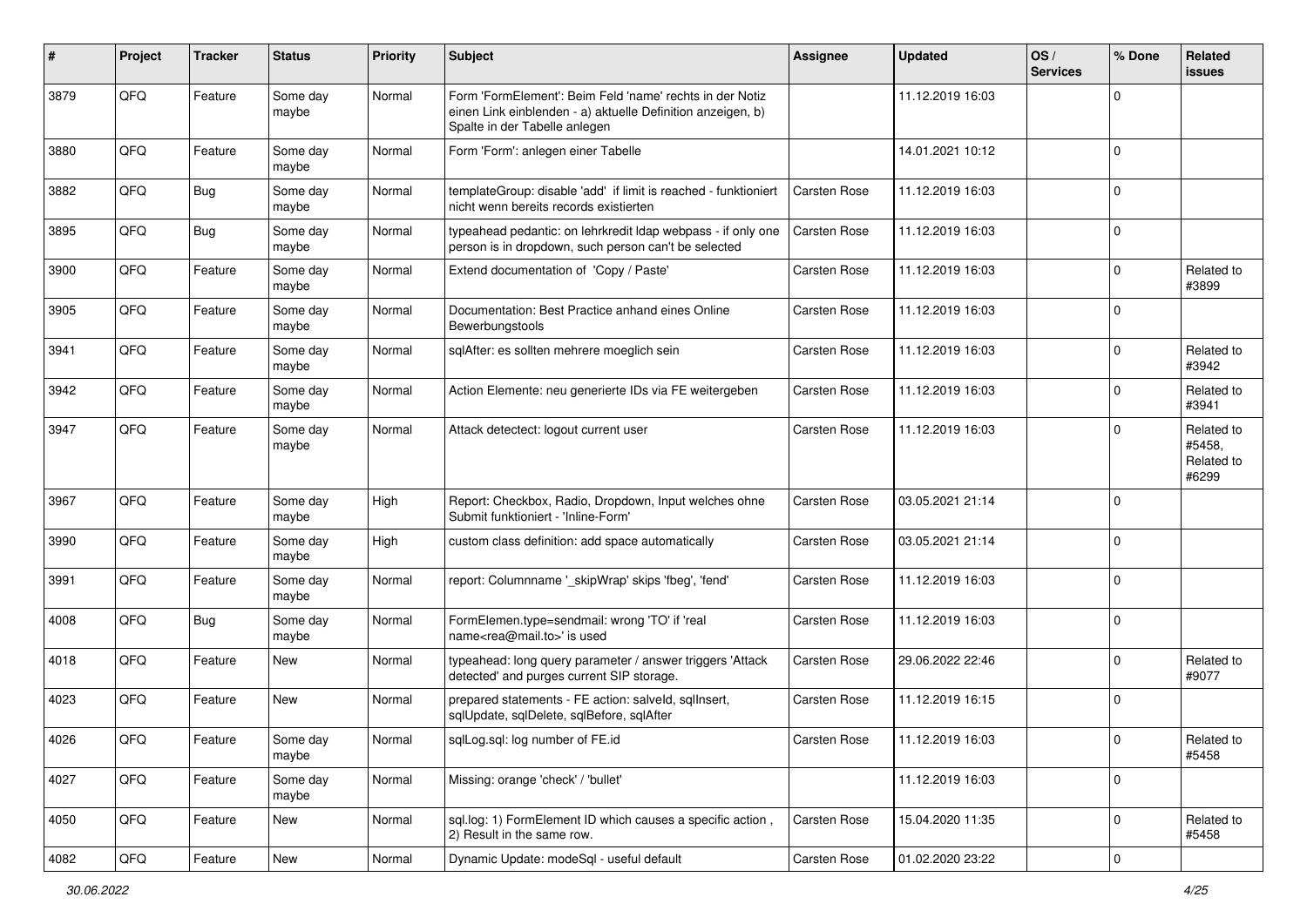| #    | Project | <b>Tracker</b> | <b>Status</b>     | <b>Priority</b> | <b>Subject</b>                                                                                                                                           | <b>Assignee</b>     | <b>Updated</b>   | OS/<br><b>Services</b> | % Done      | Related<br><b>issues</b>                    |
|------|---------|----------------|-------------------|-----------------|----------------------------------------------------------------------------------------------------------------------------------------------------------|---------------------|------------------|------------------------|-------------|---------------------------------------------|
| 4092 | QFQ     | <b>Bug</b>     | Some day<br>maybe | Normal          | 1) Logging verbessern wann welches FE warum ausgefuehrt<br>wird, 2) Documentation: Best Practice Template Group                                          | <b>Carsten Rose</b> | 01.02.2020 23:19 |                        | $\Omega$    | Related to<br>#3504                         |
| 4122 | QFQ     | Bug            | Some day<br>maybe | Normal          | file: Render Mode hat keinen Effekt                                                                                                                      |                     | 11.12.2019 16:03 |                        | $\Omega$    |                                             |
| 4138 | QFQ     | <b>Bug</b>     | Some day<br>maybe | Normal          | style fehlt                                                                                                                                              |                     | 11.12.2019 16:03 |                        | $\Omega$    |                                             |
| 4194 | QFQ     | Feature        | In Progress       | Normal          | Bootstrap 4 ist jetzt offiziel                                                                                                                           |                     | 03.05.2021 20:47 |                        | $\Omega$    | Related to<br>#10114                        |
| 4197 | QFQ     | Feature        | Some day<br>maybe | Normal          | Unit Test fuer JSON Stream von QuickFormQuery.php ><br>doForm()                                                                                          | <b>Carsten Rose</b> | 11.12.2019 16:03 |                        | $\Omega$    |                                             |
| 4250 | QFQ     | Feature        | <b>New</b>        | Normal          | AutoCron in QFQ via PHP                                                                                                                                  | <b>Carsten Rose</b> | 01.02.2020 23:21 |                        | $\Omega$    | Related to<br>#3292.<br>Related to<br>#3291 |
| 4258 | QFQ     | Feature        | Some day<br>maybe | High            | <b>System Defaults: Forms</b>                                                                                                                            | <b>Carsten Rose</b> | 03.05.2021 21:14 |                        | $\Omega$    |                                             |
| 4259 | QFQ     | Feature        | Some day<br>maybe | Normal          | Instant trigger a cron job                                                                                                                               | <b>Carsten Rose</b> | 11.12.2019 16:03 |                        | $\mathbf 0$ |                                             |
| 4279 | QFQ     | Bug            | Some day<br>maybe | High            | config.linkVars lost                                                                                                                                     | <b>Carsten Rose</b> | 03.05.2021 21:14 |                        | $\Omega$    |                                             |
| 4293 | QFQ     | Bug            | Some day<br>maybe | Normal          | Download broken if token 'd:' is missing - but no error<br>message                                                                                       | <b>Carsten Rose</b> | 11.12.2019 16:03 |                        | $\Omega$    | Related to<br>#7514                         |
| 4328 | QFQ     | Bug            | Some day<br>maybe | Normal          | Error Message: Show FE name/number on problems in FE                                                                                                     | <b>Carsten Rose</b> | 01.02.2020 23:20 |                        | $\Omega$    |                                             |
| 4330 | QFQ     | Feature        | Some day<br>maybe | Normal          | Error Message: report missing {{ / }} in sqlUpdate, sqlInsert,<br>sqlDelete, sqlAfter, sqlBefore in FE action elements.                                  | <b>Carsten Rose</b> | 01.02.2020 23:20 |                        | $\Omega$    |                                             |
| 4343 | QFQ     | Feature        | Some day<br>maybe | Normal          | Link: Classifier to add 'attributes'                                                                                                                     | <b>Carsten Rose</b> | 01.02.2020 23:20 |                        | $\Omega$    | Related to<br>#14077                        |
| 4349 | QFQ     | Feature        | Some day<br>maybe | Normal          | link download: downloaded external URL to<br>deliver/concatenate - check mimetipe and handle it correctly                                                | Carsten Rose        | 11.12.2019 16:02 |                        | $\Omega$    |                                             |
| 4365 | QFQ     | Feature        | Some day<br>maybe | Normal          | Multi Language: new way of config                                                                                                                        | Carsten Rose        | 01.02.2020 23:20 |                        | $\Omega$    |                                             |
| 4398 | QFQ     | Bug            | Some day<br>maybe | Normal          | Typeahead: mouse click in a prefilled input opens a single<br>item dropdown with the current value - click on it seems to<br>set the value, not the key. | Benjamin Baer       | 01.02.2020 23:20 |                        | $\Omega$    | Related to<br>#4457                         |
| 4413 | QFQ     | Feature        | <b>New</b>        | Normal          | fieldset: show/hidden, modeSql, dynamicUpdate                                                                                                            | <b>Carsten Rose</b> | 09.02.2022 15:19 |                        | $\Omega$    |                                             |
| 4420 | QFQ     | Feature        | Some day<br>maybe | Normal          | Client: Local Storage - store the changes of a form, local in<br>the browser.                                                                            | Benjamin Baer       | 11.12.2019 16:02 |                        | 0           |                                             |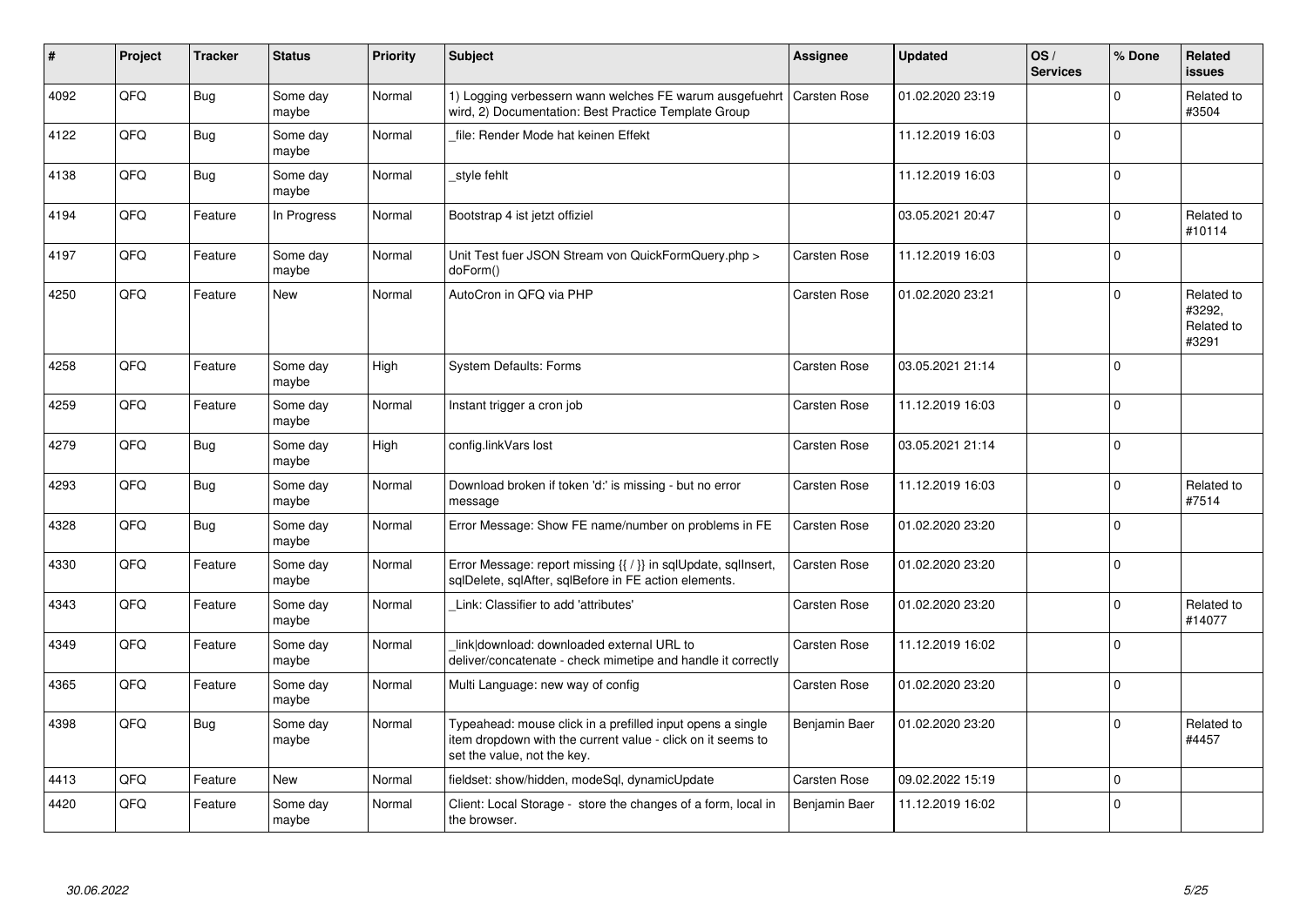| ∦    | Project | <b>Tracker</b> | <b>Status</b>     | <b>Priority</b> | <b>Subject</b>                                                                                         | Assignee            | <b>Updated</b>   | OS/<br><b>Services</b> | % Done      | Related<br><b>issues</b>                    |
|------|---------|----------------|-------------------|-----------------|--------------------------------------------------------------------------------------------------------|---------------------|------------------|------------------------|-------------|---------------------------------------------|
| 4433 | QFQ     | Feature        | Some day<br>maybe | Normal          | Log when SIP will be destroyed by QFQ for any (security)<br>reason                                     |                     | 01.02.2020 23:20 |                        | $\mathbf 0$ | Related to<br>#4432,<br>Related to<br>#5458 |
| 4435 | QFQ     | Feature        | Some day<br>maybe | Normal          | Report: striptags - specify allowed tags                                                               |                     | 01.02.2020 23:20 |                        | $\mathbf 0$ |                                             |
| 4439 | QFQ     | Feature        | Some day<br>maybe | Normal          | Log: report all actions fired by an FE Element, incl. the<br>original directive (slaveld, sqllnsert, ) |                     | 01.02.2020 23:20 |                        | $\mathsf 0$ | Related to<br>#4432.<br>Related to<br>#5458 |
| 4440 | QFQ     | Feature        | Some day<br>maybe | Normal          | Manual.rst: explain how to. expand PHP Session to 4h                                                   |                     | 11.12.2019 16:02 |                        | $\mathbf 0$ |                                             |
| 4441 | QFQ     | <b>Bug</b>     | Some day<br>maybe | Normal          | \$ SERVER Vars sollten nur aus dem Store genommen<br>werden - Code entsprechend anpassen.              |                     | 11.12.2019 16:02 |                        | $\pmb{0}$   |                                             |
| 4442 | QFQ     | Feature        | Some day<br>maybe | Normal          | Special Column Name: _link - new symbol G (Glyph) to<br>choose any available symbol                    |                     | 11.12.2019 16:02 |                        | $\mathbf 0$ |                                             |
| 4443 | QFQ     | Feature        | Some day<br>maybe | Normal          | Form: multiple secondary tables                                                                        |                     | 01.02.2020 23:20 |                        | $\mathbf 0$ |                                             |
| 4444 | QFQ     | Feature        | Some day<br>maybe | Normal          | FE.type=upload: detect mime type                                                                       |                     | 11.12.2019 16:02 |                        | $\mathbf 0$ | Related to<br>#4303                         |
| 4445 | QFQ     | Feature        | Some day<br>maybe | Normal          | template group: Option to simulate fieldset                                                            |                     | 28.06.2021 14:11 |                        | $\mathbf 0$ |                                             |
| 4446 | QFQ     | Feature        | Some day<br>maybe | Normal          | New FE get same feldContainerId as last modifed FE                                                     |                     | 01.02.2020 23:20 |                        | $\mathbf 0$ |                                             |
| 4454 | QFQ     | <b>Bug</b>     | Some day<br>maybe | Normal          | Required Elements: multiple elements in a row - whole row<br>marked if only one input is empty.        | Benjamin Baer       | 01.02.2020 23:20 |                        | $\mathbf 0$ |                                             |
| 4457 | QFQ     | <b>Bug</b>     | Priorize          | Normal          | typeahead: pressing return to select an item, saves the form<br>and closes the form.                   | Benjamin Baer       | 03.01.2022 08:01 |                        | $\Omega$    | Related to<br>#4398                         |
| 4528 | QFQ     | Bug            | Some day<br>maybe | Normal          | extraButtonLock mit SQLAhead Bug                                                                       | <b>Carsten Rose</b> | 01.02.2020 23:19 |                        | $\mathbf 0$ |                                             |
| 4536 | QFQ     | Feature        | Some day<br>maybe | Normal          | FE upload: problem with delete if mutliple uploads an<br>FE.name="                                     |                     | 01.02.2020 23:20 |                        | $\mathsf 0$ |                                             |
| 4546 | QFQ     | Bug            | Some day<br>maybe | Normal          | NH: SIP storage is destroyed                                                                           |                     | 01.02.2020 23:20 |                        | $\Omega$    |                                             |
| 4549 | QFQ     | Bug            | Some day<br>maybe | Normal          | TemplateGroups: FE.type SELECT loose selected value<br>after save                                      | <b>Carsten Rose</b> | 01.02.2020 23:20 |                        | $\mathbf 0$ | Related to<br>#4548,<br>Related to<br>#4771 |
| 4551 | QFQ     | Feature        | Some day<br>maybe | Normal          | Set 'pills' via dynamicUpdate to show/hide/disabled                                                    |                     | 01.02.2020 23:20 |                        | $\mathbf 0$ | Related to<br>#3752                         |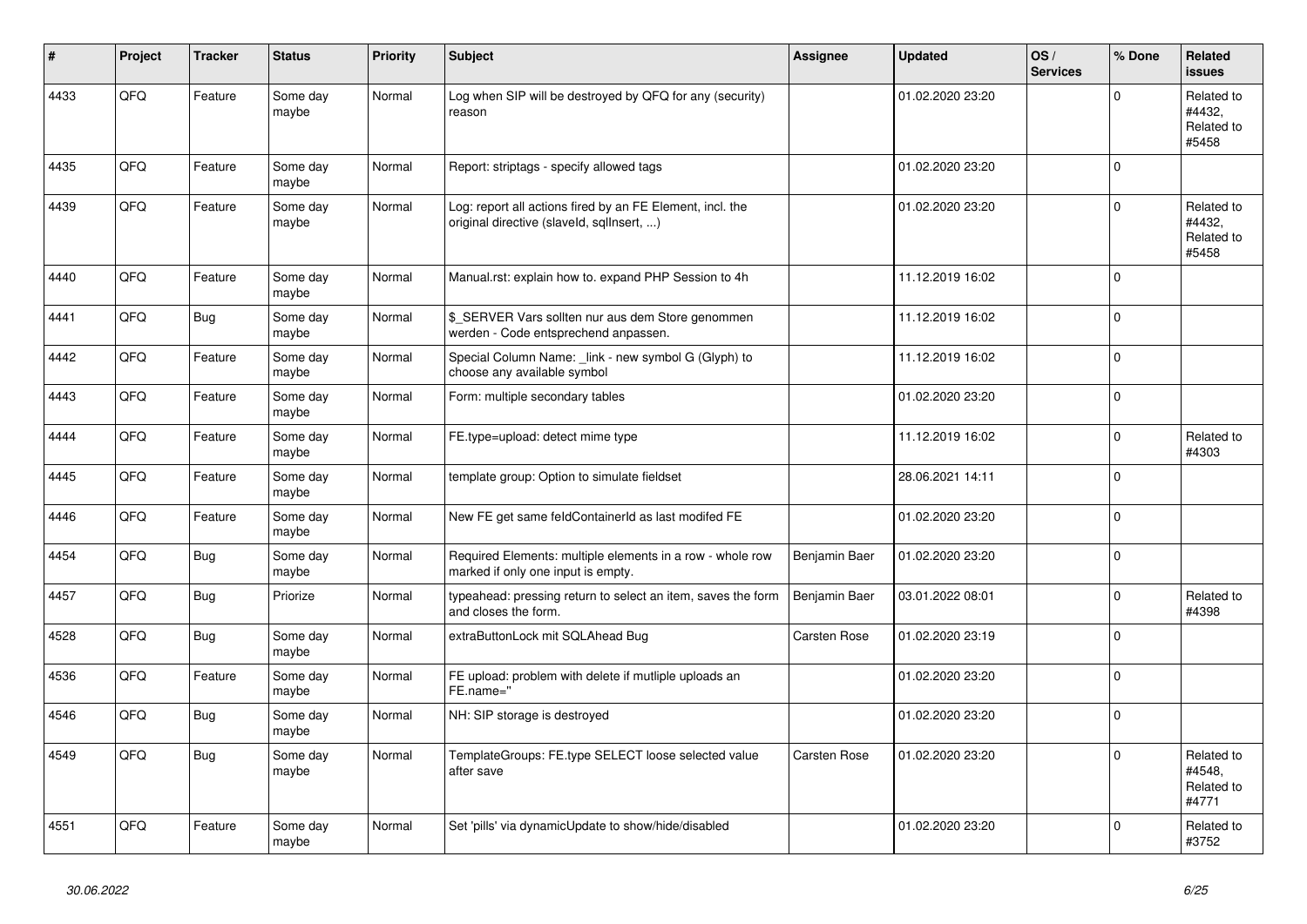| ∦    | Project | <b>Tracker</b> | <b>Status</b>     | <b>Priority</b> | Subject                                                                                                                                                       | <b>Assignee</b>     | <b>Updated</b>   | OS/<br><b>Services</b> | % Done      | Related<br>issues                              |
|------|---------|----------------|-------------------|-----------------|---------------------------------------------------------------------------------------------------------------------------------------------------------------|---------------------|------------------|------------------------|-------------|------------------------------------------------|
| 4583 | QFQ     | Bug            | Some day<br>maybe | Normal          | Dynamic Update bei TypeAhead Feldern                                                                                                                          | <b>Carsten Rose</b> | 01.02.2020 23:19 |                        | $\Omega$    |                                                |
| 4606 | QFQ     | Feature        | Some day<br>maybe | Normal          | link: qualifier to render bootstrap button                                                                                                                    | <b>Carsten Rose</b> | 01.02.2020 23:19 |                        | $\Omega$    |                                                |
| 4626 | QFQ     | Feature        | Some day<br>maybe | Normal          | Mobile View: 'classBody=qfq-form-right' makes no sense                                                                                                        |                     | 01.02.2020 23:20 |                        | $\Omega$    |                                                |
| 4627 | QFQ     | Feature        | Some day<br>maybe | Normal          | dbupdate: all tables - check 'create', 'modified' if it is possible<br>to change to default 'CURRENT_TIMESTAMP' and modified<br>'ON UPDATE CURRENT_TIMESTAMP' |                     | 01.02.2020 23:20 |                        | $\Omega$    |                                                |
| 4640 | QFQ     | Feature        | Some day<br>maybe | Normal          | Rename System Forms                                                                                                                                           |                     | 01.02.2020 23:20 |                        | $\mathbf 0$ |                                                |
| 4650 | QFQ     | Feature        | Some day<br>maybe | Normal          | Convert html to doc/rtf                                                                                                                                       | <b>Carsten Rose</b> | 01.02.2020 23:20 |                        | $\Omega$    | Related to<br>#10704                           |
| 4651 | QFQ     | <b>Bug</b>     | Some day<br>maybe | Normal          | 'Loading document" Modal wird angezeigt bei uzhcd type=2<br>Ansicht                                                                                           | <b>Carsten Rose</b> | 01.02.2020 23:20 |                        | $\Omega$    |                                                |
| 4652 | QFQ     | Feature        | Some day<br>maybe | Normal          | UZH CD: Weiterleitung auf benutzerdefinierte 403/404 Seite                                                                                                    | <b>Carsten Rose</b> | 01.02.2020 23:20 |                        | $\Omega$    |                                                |
| 4659 | QFQ     | Bug            | Some day<br>maybe | Normal          | infoButtonExtra                                                                                                                                               | <b>Carsten Rose</b> | 01.02.2020 23:20 |                        | $\mathbf 0$ |                                                |
| 4719 | QFQ     | Feature        | Some day<br>maybe | Normal          | Custom Message in Client in case of 'Browser tab close,<br>modification will be lost'                                                                         |                     | 01.02.2020 23:20 |                        | $\mathbf 0$ |                                                |
| 4756 | QFQ     | Bug            | <b>New</b>        | Normal          | Form dirty even nothing changes                                                                                                                               | <b>Carsten Rose</b> | 11.12.2019 16:16 |                        | 0           |                                                |
| 4757 | QFQ     | Feature        | Some day<br>maybe | Normal          | Test subrecord: download links ok? Links ok?                                                                                                                  | <b>Carsten Rose</b> | 01.02.2020 23:20 |                        | $\Omega$    |                                                |
| 4771 | QFQ     | Bug            | Some day<br>maybe | Normal          | qfq: select-down-values empty after save (edit-form for<br>program administrators)                                                                            | <b>Carsten Rose</b> | 01.02.2020 23:20 |                        | $\Omega$    | Related to<br>#4549, Has<br>duplicate<br>#4282 |
| 4816 | QFQ     | Feature        | Some day<br>maybe | Normal          | Templates for QFQ Reports (Tables, Radios, )                                                                                                                  |                     | 01.02.2020 23:20 |                        | $\Omega$    |                                                |
| 4839 | QFQ     | Feature        | Some day<br>maybe | Normal          | gfg-handle in <head> Abschnitt</head>                                                                                                                         | Carsten Rose        | 11.12.2019 16:02 |                        | $\Omega$    |                                                |
| 4869 | QFQ     | Feature        | Some day<br>maybe | Normal          | Dynamic Update (show, hide, readonly?, required?) for<br><b>Template Group Elements</b>                                                                       | Carsten Rose        | 01.02.2020 23:19 |                        | $\Omega$    | Related to<br>#4865                            |
| 4872 | QFQ     | Feature        | Some day<br>maybe | Normal          | Fields of Typo3 page available in STORE_TYPO3                                                                                                                 | <b>Carsten Rose</b> | 01.02.2020 23:19 |                        | $\mathbf 0$ |                                                |
| 4956 | QFQ     | Feature        | Some day<br>maybe | Normal          | Sendmail: Benutzerdefinierte Headers                                                                                                                          | Carsten Rose        | 11.12.2019 16:02 |                        | 0           |                                                |
| 4974 | QFQ     | Feature        | Some day<br>maybe | Normal          | Long polling - inform all listening clients of changes                                                                                                        |                     | 11.12.2019 16:02 |                        | 0           |                                                |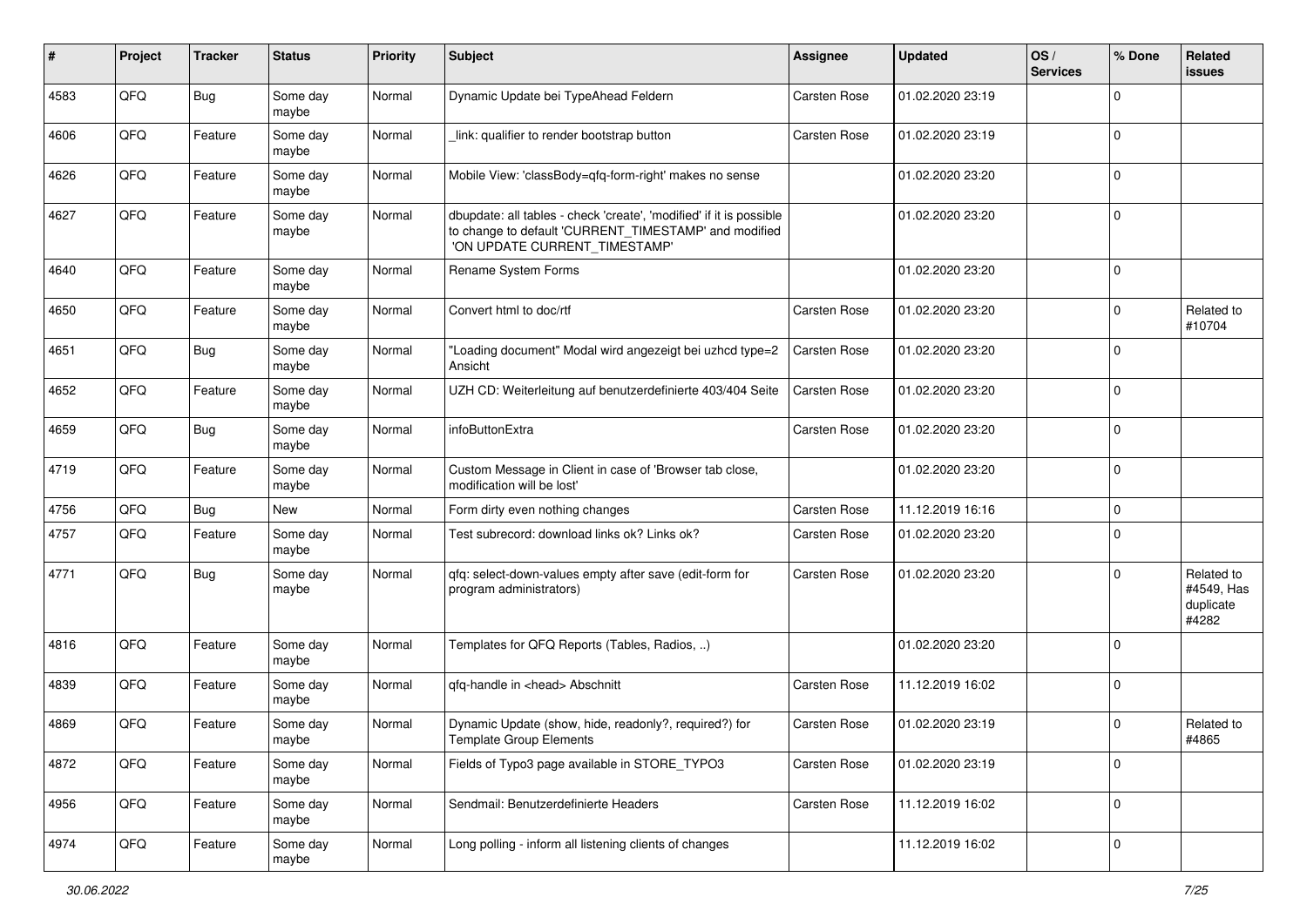| #    | Project        | <b>Tracker</b> | <b>Status</b>     | <b>Priority</b> | <b>Subject</b>                                                                                                       | <b>Assignee</b>     | Updated          | OS/<br><b>Services</b> | % Done      | Related<br>issues                           |
|------|----------------|----------------|-------------------|-----------------|----------------------------------------------------------------------------------------------------------------------|---------------------|------------------|------------------------|-------------|---------------------------------------------|
| 5021 | QFQ            | Bug            | Some day<br>maybe | Normal          | FE.typ=extra - during save displays error 'datum2' already<br>filled in STORE_SIP - the value is stored nevertheless | <b>Carsten Rose</b> | 01.02.2020 23:19 |                        | $\Omega$    | Related to<br>#3875                         |
| 5024 | QFQ            | Feature        | Some day<br>maybe | Normal          | Fabric: Generate PDF with edits                                                                                      | Benjamin Baer       | 01.02.2020 23:20 |                        | $\Omega$    | Related to<br>#10704                        |
| 5129 | QFQ            | Feature        | Some day<br>maybe | Normal          | Reports: SQL fuer x Achse und y Achse                                                                                |                     | 11.12.2019 16:02 |                        | $\Omega$    |                                             |
| 5131 | QFQ            | Feature        | New               | Normal          | Activate Spin Gear ('wait/busy' indicator) via LINK attribute                                                        | <b>Carsten Rose</b> | 01.02.2020 23:21 |                        | $\mathbf 0$ |                                             |
| 5132 | QFQ            | Feature        | Some day<br>maybe | Normal          | Error Message sendmail missing attachment: more details                                                              | <b>Carsten Rose</b> | 01.02.2020 23:19 |                        | $\Omega$    |                                             |
| 5160 | QFQ            | Feature        | Some day<br>maybe | Normal          | QFQ collaborative / together.js, ShareJS, y-js, collaborative,                                                       |                     | 11.12.2019 16:02 |                        | $\mathbf 0$ |                                             |
| 5221 | QFQ            | Bug            | <b>New</b>        | High            | Download Dialog: Bleibt stehen in FF wenn Datei<br>automatisch gespeichert wird.                                     | <b>Carsten Rose</b> | 03.05.2021 21:14 |                        | $\mathbf 0$ |                                             |
| 5305 | QFQ            | Bug            | New               | Normal          | Upload FormElement: nicht disabled by readonly Form                                                                  | <b>Carsten Rose</b> | 16.06.2021 13:43 |                        | $\Omega$    | Related to<br>#9347,<br>Related to<br>#9834 |
| 5342 | QFQ            | Feature        | Some day<br>maybe | Normal          | link - with HTML Attributes                                                                                          |                     | 01.02.2020 23:20 |                        | $\Omega$    | Related to<br>#14077                        |
| 5345 | QFQ            | Feature        | <b>New</b>        | Normal          | Report: UPDATE / INSERT / DELETE statements should<br>trigger subqueries, depending on the result.                   | <b>Carsten Rose</b> | 27.05.2020 16:11 |                        | $\mathbf 0$ |                                             |
| 5366 | QFQ            | Feature        | Priorize          | Normal          | Saving with keyboard shortcuts                                                                                       | Benjamin Baer       | 21.03.2022 09:47 |                        | 0           |                                             |
| 5389 | QFQ            | Feature        | Some day<br>maybe | Normal          | QFQ Design: Multline label / note                                                                                    | Benjamin Baer       | 01.02.2020 23:19 |                        | $\Omega$    |                                             |
| 5428 | QFQ            | Feature        | Some day<br>maybe | Normal          | secure thumbnail: late render on access.                                                                             | <b>Carsten Rose</b> | 01.02.2020 23:20 |                        | $\Omega$    |                                             |
| 5452 | QFQ            | Feature        | Some day<br>maybe | Normal          | Thumbnails from PDF: bad quality                                                                                     |                     | 01.02.2020 23:20 |                        | $\Omega$    |                                             |
| 5455 | QFQ            | Feature        | Some day<br>maybe | Normal          | Mail Redirects grld abhaengig                                                                                        |                     | 01.02.2020 23:20 |                        | $\mathbf 0$ |                                             |
| 5459 | QFQ            | Bug            | <b>New</b>        | High            | Multi DB: spread system tables between 'QFQ' and<br>'Data'-DB                                                        | <b>Carsten Rose</b> | 03.05.2021 21:14 |                        | $\Omega$    | Related to<br>#4720                         |
| 5480 | QFQ            | Feature        | Some day<br>maybe | Normal          | QFQ: Dokumentation mit Screenshots versehen                                                                          | <b>Carsten Rose</b> | 01.02.2020 23:20 |                        | $\Omega$    | Related to<br>#9879                         |
| 5548 | QFQ            | Feature        | Some day<br>maybe | Normal          | 801 Textfiles/Scriptfiles als Thumbnail                                                                              | Carsten Rose        | 07.03.2022 16:26 |                        | $\mathbf 0$ |                                             |
| 5557 | QFG            | Bug            | Some day<br>maybe | Normal          | Form load: STORE_RECORD filled, but should be empty                                                                  | Carsten Rose        | 01.02.2020 23:19 |                        | $\mathbf 0$ |                                             |
| 5559 | $\mathsf{QFQ}$ | Bug            | New               | Normal          | FE.type = Upload: 'accept' might contain variables                                                                   | Carsten Rose        | 11.05.2020 21:23 |                        | $\mathbf 0$ |                                             |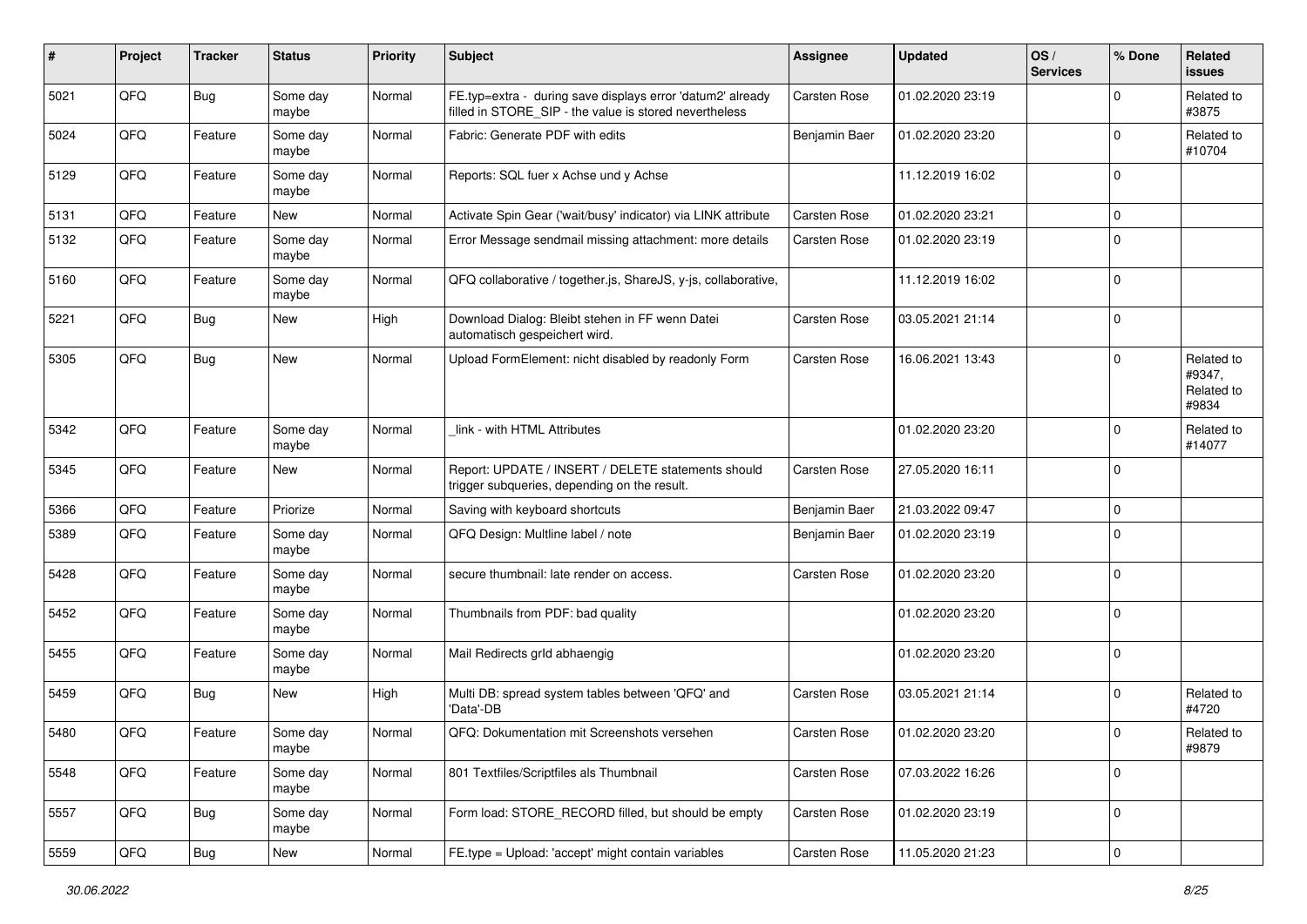| #    | Project | <b>Tracker</b> | <b>Status</b>     | <b>Priority</b> | <b>Subject</b>                                                                    | <b>Assignee</b>     | <b>Updated</b>   | OS/<br><b>Services</b> | % Done      | Related<br>issues                           |
|------|---------|----------------|-------------------|-----------------|-----------------------------------------------------------------------------------|---------------------|------------------|------------------------|-------------|---------------------------------------------|
| 5562 | QFQ     | Feature        | Priorize          | Normal          | Drag'n'Drop fuer Uploads                                                          | Benjamin Baer       | 21.03.2022 09:52 |                        | $\Omega$    | Related to<br>#9706                         |
| 5576 | QFQ     | Bug            | New               | Normal          | Using MySQL 'DROP' requires privilege - wich is not really<br>necessary.          | <b>Carsten Rose</b> | 01.02.2020 23:21 |                        | $\Omega$    |                                             |
| 5579 | QFQ     | Feature        | Some day<br>maybe | Normal          | Enhance Doc / Presentation: variable type 'link column type'                      | <b>Carsten Rose</b> | 01.02.2020 23:19 |                        | $\Omega$    |                                             |
| 5665 | QFQ     | Feature        | Some day<br>maybe | Normal          | Versuch das '{{!' nicht mehr noetig ist.                                          | <b>Carsten Rose</b> | 01.02.2020 23:20 |                        | $\Omega$    | Related to<br>#7432,<br>Related to<br>#7434 |
| 5695 | QFQ     | Feature        | In Progress       | Normal          | Multiform                                                                         | <b>Carsten Rose</b> | 02.01.2021 18:38 |                        | $\Omega$    |                                             |
| 5706 | QFQ     | Bug            | Some day<br>maybe | Normal          | upload: fileDestination needs to be sanatized                                     | <b>Carsten Rose</b> | 01.02.2020 23:19 |                        | $\Omega$    |                                             |
| 5715 | QFQ     | Feature        | New               | High            | PDF Caching                                                                       | Carsten Rose        | 03.05.2021 21:14 |                        | $\Omega$    | Related to<br>#5851,<br>Related to<br>#6357 |
| 5768 | QFQ     | Bug            | Some day<br>maybe | Normal          | '{{pageLanguage:T}}' missing if QFQ is called via api                             | <b>Carsten Rose</b> | 01.02.2020 23:19 |                        | $\mathbf 0$ |                                             |
| 5782 | QFQ     | Feature        | <b>New</b>        | Normal          | NextCloud API                                                                     | Carsten Rose        | 01.02.2020 10:02 |                        | $\mathbf 0$ |                                             |
| 5783 | QFQ     | Feature        | Some day<br>maybe | Normal          | <b>BPMN View/Edit</b>                                                             |                     | 11.12.2019 16:02 |                        | $\Omega$    |                                             |
| 5805 | QFQ     | Feature        | Some day<br>maybe | Normal          | TypeAHead SQL value instead of key stored                                         |                     | 01.02.2020 23:19 |                        | 0           | Related to<br>#5444                         |
| 5850 | QFQ     | Feature        | Some day<br>maybe | Normal          | Deployment: In QFQ Doc best practice fuer zeitgemaesses<br>Deployment beschreiben |                     | 01.02.2020 23:20 |                        | $\Omega$    |                                             |
| 5851 | QFQ     | Feature        | Some day<br>maybe | Normal          | Queue System implementieren: MQTT, RabbitMQ                                       |                     | 01.02.2020 23:20 |                        | $\Omega$    | Related to<br>#5715                         |
| 5852 | QFQ     | Feature        | Some day<br>maybe | Normal          | Logging: mail.log / sql.log - im FE anzeigen und via AJAX<br>aktualisieren        | <b>Carsten Rose</b> | 01.02.2020 23:19 |                        | $\Omega$    | Related to<br>#5885                         |
| 5877 | QFQ     | Bug            | Some day<br>maybe | Normal          | FE.type=note:bsColumn strange behaviour                                           |                     | 01.02.2020 23:19 |                        | $\Omega$    |                                             |
| 5892 | QFQ     | Feature        | Some day<br>maybe | Normal          | QFQ should use T3 API to manipulate FE GROUP<br>membership                        |                     | 01.02.2020 23:20 |                        | $\Omega$    |                                             |
| 5893 | QFQ     | Feature        | Some day<br>maybe | Normal          | Edit on double-click                                                              |                     | 01.02.2020 23:19 |                        | $\mathbf 0$ | Related to<br>#5894                         |
| 5894 | QFQ     | Feature        | Feedback          | Normal          | Typeahead in Report: show/hide rows dynamically                                   | Carsten Rose        | 18.02.2022 08:50 |                        | $\mathbf 0$ | Related to<br>#5893,<br>Related to<br>#5885 |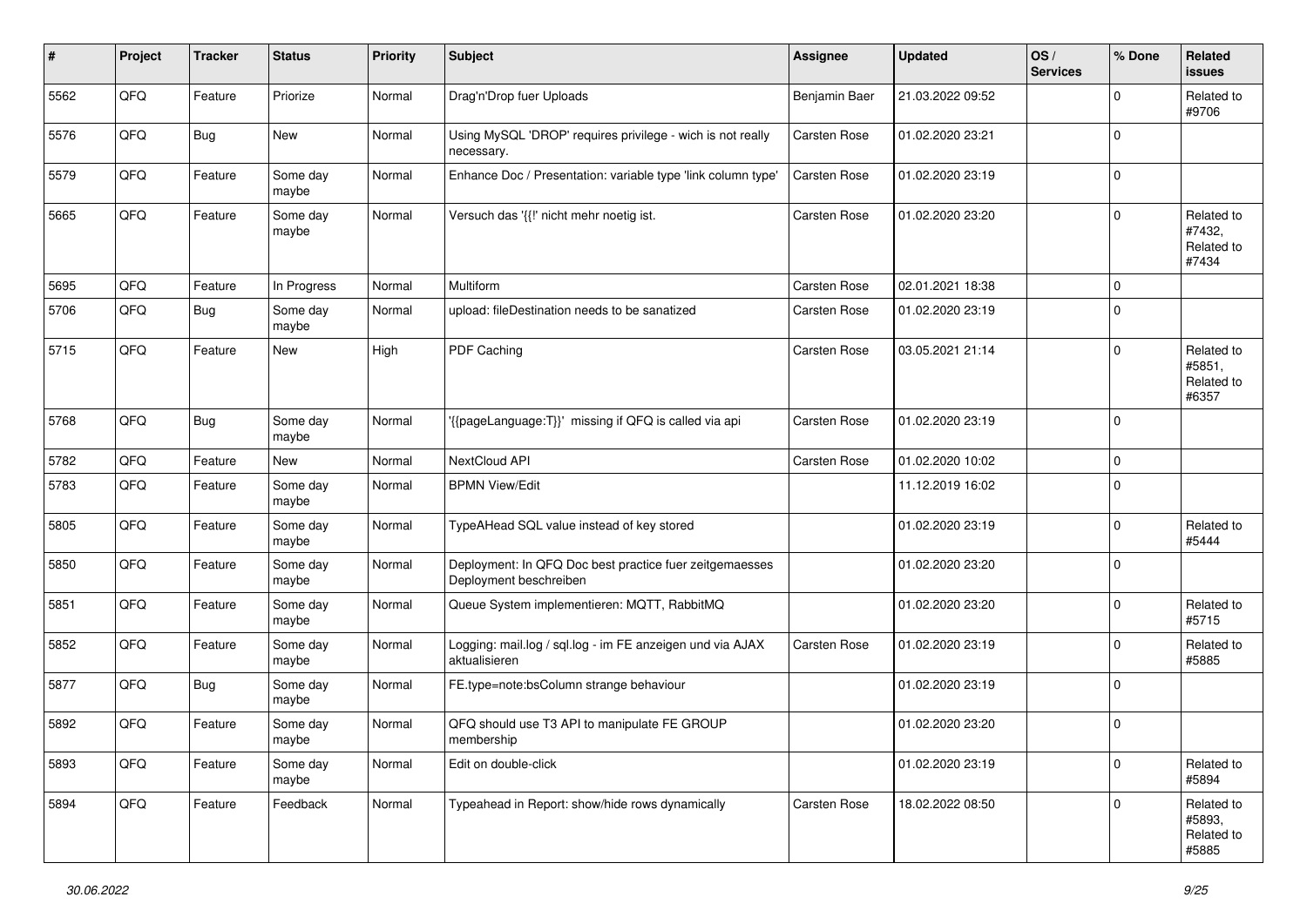| #    | Project | <b>Tracker</b> | <b>Status</b>     | <b>Priority</b> | <b>Subject</b>                                                                                        | <b>Assignee</b>     | <b>Updated</b>   | OS/<br><b>Services</b> | % Done      | Related<br>issues                           |
|------|---------|----------------|-------------------|-----------------|-------------------------------------------------------------------------------------------------------|---------------------|------------------|------------------------|-------------|---------------------------------------------|
| 5895 | QFQ     | Feature        | Some day<br>maybe | Normal          | Tutorial: List of all QFQ Features                                                                    |                     | 01.02.2020 23:19 |                        | $\Omega$    |                                             |
| 5923 | QFQ     | Feature        | Some day<br>maybe | Normal          | fillStoreSystemBySqlLate                                                                              |                     | 01.02.2020 23:19 |                        | 0           |                                             |
| 5942 | QFQ     | Feature        | Priorize          | Normal          | 'L' and 'type': append to links, generate via '_link' by using 'u:'                                   | <b>Carsten Rose</b> | 01.02.2020 10:13 |                        | $\Omega$    |                                             |
| 5983 | QFQ     | Feature        | Some day<br>maybe | Normal          | Form Submit (save & update): normalize date/-time FE                                                  | <b>Carsten Rose</b> | 01.02.2020 23:19 |                        | 0           |                                             |
| 5991 | QFQ     | Bug            | Some day<br>maybe | Normal          | URLs with ' ' or long parameter are problematic                                                       | <b>Carsten Rose</b> | 01.02.2020 23:19 |                        | $\Omega$    |                                             |
| 6083 | QFQ     | Feature        | Some day<br>maybe | Normal          | Dynamic Update: Value Check via SQL                                                                   |                     | 11.12.2019 16:02 |                        | $\Omega$    |                                             |
| 6084 | QFQ     | Feature        | Some day<br>maybe | Normal          | New escape type: 'D' - convert date                                                                   |                     | 01.02.2020 23:19 |                        | $\Omega$    |                                             |
| 6116 | QFQ     | Bug            | Priorize          | High            | value of checkbox not saved                                                                           | <b>Carsten Rose</b> | 07.12.2021 17:19 |                        | 0           |                                             |
| 6140 | QFQ     | Bug            | Priorize          | Normal          | QFQ DnD Sort: Locked fields                                                                           | Benjamin Baer       | 21.03.2022 09:56 |                        | 0           |                                             |
| 6224 | QFQ     | Feature        | Priorize          | Normal          | Dynamic update: fade in/out fields                                                                    | Benjamin Baer       | 21.03.2022 09:50 |                        | $\Omega$    |                                             |
| 6250 | QFQ     | Feature        | In Progress       | Normal          | Enhance layout: a) Subrecord, b) Subrecord-Title                                                      | <b>Carsten Rose</b> | 01.02.2020 23:22 |                        | $\mathbf 0$ | Related to<br>#5391                         |
| 6261 | QFQ     | Feature        | <b>New</b>        | Normal          | Persistent SIP                                                                                        | <b>Carsten Rose</b> | 12.06.2021 09:07 |                        | $\Omega$    | Related to<br>#10819                        |
| 6288 | QFQ     | Feature        | Some day<br>maybe | Normal          | Best Practice: Erklaeren wie man ein Formular ganz in<br>'weiss' erstellen kann                       |                     | 11.12.2019 16:02 |                        | $\mathbf 0$ |                                             |
| 6289 | QFQ     | Feature        | New               | Normal          | Form: Log                                                                                             | <b>Carsten Rose</b> | 01.02.2020 23:21 |                        | 0           |                                             |
| 6292 | QFQ     | Feature        | New               | Normal          | Download: File speichern mit Hash aber original Filename in<br>der Datenbank vermerken fuer Downloads | Carsten Rose        | 01.02.2020 23:21 |                        | $\Omega$    |                                             |
| 6299 | QFQ     | Feature        | Some day<br>maybe | Normal          | Attack detection: log table with invalid SIP access                                                   |                     | 11.12.2019 16:02 |                        | $\Omega$    | Related to<br>#3947                         |
| 6437 | QFQ     | Feature        | <b>New</b>        | Normal          | Neuer Mode Button bei FormElementen                                                                   | <b>Carsten Rose</b> | 01.02.2020 23:21 |                        | $\Omega$    | Related to<br>#9668,<br>Blocked by<br>#9678 |
| 6462 | QFQ     | Bug            | <b>New</b>        | Normal          | File Upload: Nutzlose Fehlermeldung wenn Datei zu gross                                               | Carsten Rose        | 01.02.2020 23:21 |                        | O           | Related to<br>#6139                         |
| 6483 | QFQ     | Bug            | New               | Normal          | R Store funktioniert nicht bei 'Report Notation' im FE                                                | Carsten Rose        | 01.02.2020 23:21 |                        | 0           |                                             |
| 6515 | QFQ     | Feature        | Some day<br>maybe | Normal          | Formular: Felder dynamisch ein/ausblenden                                                             |                     | 11.12.2019 16:02 |                        | $\mathbf 0$ |                                             |
| 6566 | QFQ     | Bug            | Priorize          | Normal          | Link Function 'delete': provided parameter missing on page<br>reload                                  | Benjamin Baer       | 03.01.2022 08:08 |                        | 0           |                                             |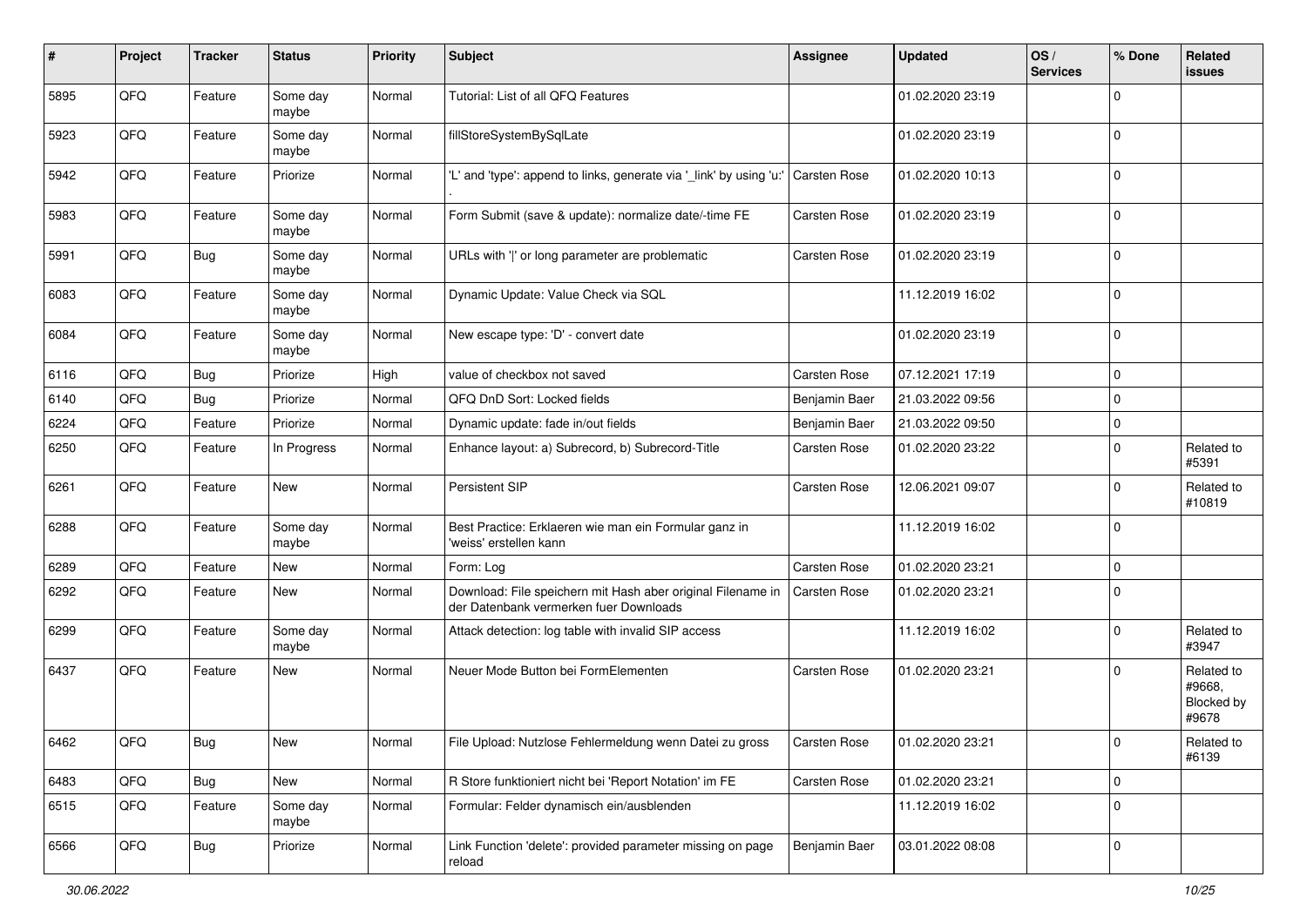| #    | Project | <b>Tracker</b> | <b>Status</b>     | <b>Priority</b> | <b>Subject</b>                                                                                                             | <b>Assignee</b>     | <b>Updated</b>   | OS/<br><b>Services</b> | % Done      | Related<br><b>issues</b> |
|------|---------|----------------|-------------------|-----------------|----------------------------------------------------------------------------------------------------------------------------|---------------------|------------------|------------------------|-------------|--------------------------|
| 6574 | QFQ     | Bug            | Priorize          | Normal          | gfg.log: Fehlermeldung wurde angezeigt, aber nicht geloggt                                                                 | <b>Carsten Rose</b> | 01.02.2020 10:13 |                        | $\Omega$    |                          |
| 6594 | QFQ     | Feature        | New               | Normal          | Excel: on download, check if there is a valid sip                                                                          | Carsten Rose        | 01.02.2020 23:21 |                        | $\Omega$    |                          |
| 6602 | QFQ     | Feature        | <b>New</b>        | Normal          | Formlet: in Report auf Mausklick ein mini-form oeffnen                                                                     | <b>Carsten Rose</b> | 11.12.2019 16:16 |                        | $\Omega$    |                          |
| 6677 | QFQ     | Bug            | <b>New</b>        | Normal          | Error message FE Action Element: no/wrong FE reference<br>who cause the problem.                                           | <b>Carsten Rose</b> | 01.02.2020 23:21 |                        | $\mathbf 0$ |                          |
| 6704 | QFQ     | Feature        | Some day<br>maybe | Normal          | Upload Mode: Bilder in Notizen rechts sollen aktuellen<br>Upload repräsentieren.                                           |                     | 01.02.2020 23:19 |                        | 0           | Related to<br>#3264      |
| 6715 | QFQ     | Feature        | Some day<br>maybe | Normal          | Code-Refactoring: dbArray vereinheitlichen                                                                                 | <b>Carsten Rose</b> | 11.12.2019 16:02 |                        | $\Omega$    |                          |
| 6723 | QFQ     | Feature        | <b>New</b>        | Normal          | Report QFQ Installation and Version                                                                                        | <b>Carsten Rose</b> | 12.06.2021 09:07 |                        | $\Omega$    |                          |
| 6765 | QFQ     | Feature        | New               | Normal          | Moeglichkeit via QFQ eigene Logs zu schreiben                                                                              | <b>Carsten Rose</b> | 01.02.2020 23:21 |                        | $\Omega$    |                          |
| 6801 | QFQ     | Feature        | Priorize          | Normal          | Fabric: Maximize / Fulllscreen                                                                                             | Benjamin Baer       | 21.03.2022 09:56 |                        | $\Omega$    |                          |
| 6855 | QFQ     | Feature        | New               | Normal          | With {{feUser:U}}!={{feUser:T}}: Save / Delete: only possible<br>with {{feUserSave:U}}='yes' and '{{feUserDelete:U}}='yes' | <b>Carsten Rose</b> | 01.02.2020 23:21 |                        | $\Omega$    |                          |
| 6870 | QFQ     | Feature        | Priorize          | Normal          | Click on '_link' triggers an API call                                                                                      | Benjamin Baer       | 03.01.2022 08:25 |                        | 0           |                          |
| 6912 | QFQ     | <b>Bug</b>     | <b>New</b>        | Normal          | error Message Var 'deadline' already set in SIP - in Form<br>with FE.value={{deadline:R:::{{deadlinePeriod:Y}}}}           | <b>Carsten Rose</b> | 01.02.2020 23:21 |                        | $\Omega$    |                          |
| 6970 | QFQ     | Feature        | Some day<br>maybe | Normal          | tablesorter: default fuer 'sortReset' aendern von 'Ctrl' zu 'Alt'                                                          | Benjamin Baer       | 01.02.2020 23:21 |                        | $\Omega$    |                          |
| 6972 | QFQ     | Feature        | Some day<br>maybe | Normal          | Fabric Clipboard / cross browser tab                                                                                       | Benjamin Baer       | 01.02.2020 23:21 |                        | $\Omega$    |                          |
| 6992 | QFQ     | Feature        | Some day<br>maybe | Normal          | DB exception: Syntax Highlight                                                                                             |                     | 11.12.2019 16:01 |                        | $\Omega$    | Related to<br>#5450      |
| 6998 | QFQ     | Feature        | Priorize          | Normal          | Form: with debug=on show column information as tooltip of<br>column label                                                  | <b>Carsten Rose</b> | 01.02.2020 10:13 |                        | $\mathbf 0$ |                          |
| 7002 | QFQ     | <b>Bug</b>     | New               | Normal          | Dynamic Update: row does not disappear / appear                                                                            | <b>Carsten Rose</b> | 01.02.2020 23:22 |                        | $\Omega$    |                          |
| 7014 | QFQ     | <b>Bug</b>     | <b>New</b>        | Normal          | Sending invalid emails succeeds when<br>debug.redirectAllMailTo is set                                                     | <b>Carsten Rose</b> | 01.02.2020 23:21 |                        | $\Omega$    |                          |
| 7099 | QFQ     | Feature        | <b>New</b>        | Normal          | Redesign FormEditor                                                                                                        | <b>Carsten Rose</b> | 01.02.2020 23:21 |                        | $\Omega$    |                          |
| 7100 | QFQ     | Feature        | Some day<br>maybe | Normal          | Download: log access, max downloads, time limit                                                                            |                     | 01.02.2020 23:19 |                        | $\Omega$    |                          |
| 7101 | QFQ     | <b>Bug</b>     | Some day<br>maybe | Normal          | 'form' in SIP and 'report' - breaks                                                                                        |                     | 01.02.2020 23:20 |                        | $\Omega$    |                          |
| 7102 | QFQ     | Feature        | <b>New</b>        | Normal          | Comment sign in report: '#' and '--'                                                                                       | <b>Carsten Rose</b> | 01.02.2020 23:21 |                        | $\Omega$    |                          |
| 7104 | QFQ     | Feature        | Some day<br>maybe | Normal          | Manual: hint about escaping if '\r' appears in mail body                                                                   |                     | 11.12.2019 16:01 |                        | $\Omega$    |                          |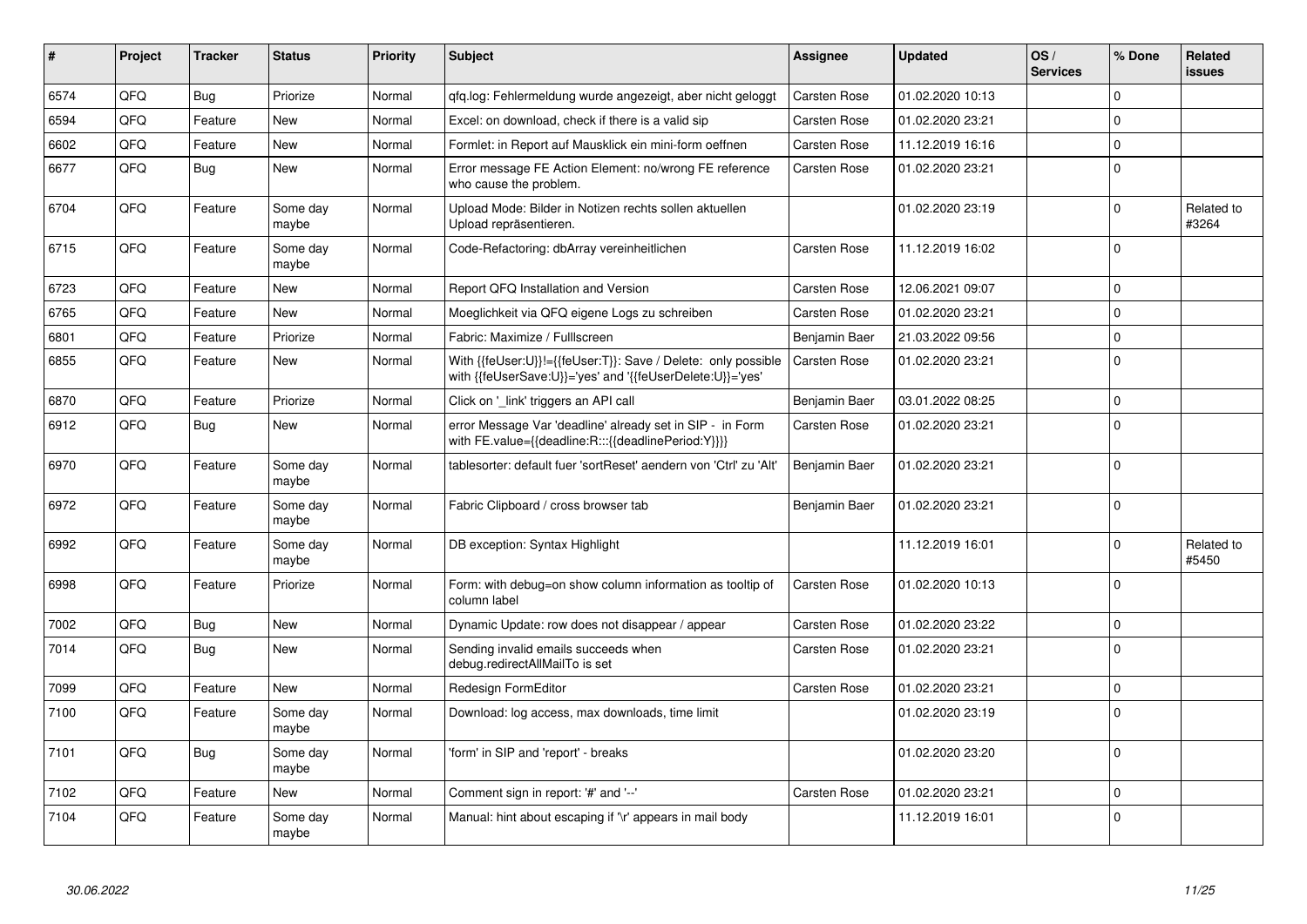| #    | Project | <b>Tracker</b> | <b>Status</b>     | <b>Priority</b> | <b>Subject</b>                                                                                 | <b>Assignee</b>     | <b>Updated</b>   | OS/<br><b>Services</b> | % Done      | Related<br>issues         |
|------|---------|----------------|-------------------|-----------------|------------------------------------------------------------------------------------------------|---------------------|------------------|------------------------|-------------|---------------------------|
| 7105 | QFQ     | Feature        | Some day<br>maybe | Normal          | Beispiel wie man in einer zweiten Tabelle speichert.                                           |                     | 11.12.2019 16:01 |                        | $\Omega$    |                           |
| 7106 | QFQ     | Feature        | Some day<br>maybe | Normal          | Beispiel Nummerierung von Rows in Report                                                       |                     | 11.12.2019 16:01 |                        | $\Omega$    |                           |
| 7107 | QFQ     | Feature        | Some day<br>maybe | Normal          | Showcase Registration Tool: Anmeldung / Administration :<br>Liste Anmeldungen / Emaileinaldung | <b>Carsten Rose</b> | 11.12.2019 16:01 |                        | $\Omega$    |                           |
| 7108 | QFQ     | Feature        | Some day<br>maybe | Normal          | QFQ Wrap Elements                                                                              |                     | 11.12.2019 16:01 |                        | $\Omega$    |                           |
| 7109 | QFQ     | Feature        | <b>New</b>        | Normal          | Dynamic Updates: row/element hide                                                              | <b>Carsten Rose</b> | 01.02.2020 23:22 |                        | $\Omega$    | Has<br>duplicate<br>#4081 |
| 7119 | QFQ     | Feature        | New               | Normal          | Upload: scaleDownWidth, scaleDownHeight                                                        | Carsten Rose        | 01.02.2020 23:21 |                        | $\Omega$    |                           |
| 7175 | QFQ     | Feature        | New               | Normal          | Upload: md5 hash as filename                                                                   | Carsten Rose        | 01.02.2020 23:21 |                        | $\Omega$    |                           |
| 7217 | QFQ     | Feature        | Priorize          | Normal          | Download: notice User if `_sip=?` is missing                                                   | <b>Carsten Rose</b> | 01.02.2020 10:13 |                        | $\Omega$    |                           |
| 7219 | QFQ     | Bug            | <b>New</b>        | Normal          | typeSheadSql / typeAheadSqlPrefetch: change to curly<br>braces                                 | <b>Carsten Rose</b> | 01.02.2020 23:21 |                        | $\mathbf 0$ |                           |
| 7229 | QFQ     | Feature        | Some day<br>maybe | Normal          | New FormElement.type: Button                                                                   |                     | 01.02.2021 12:32 |                        | $\Omega$    |                           |
| 7239 | QFQ     | Feature        | New               | Normal          | TinyMCE: html tag whitelist                                                                    | Carsten Rose        | 01.02.2020 23:21 |                        | $\Omega$    | Related to<br>#14320      |
| 7261 | QFQ     | Bug            | <b>New</b>        | Normal          | Report pathFilename for user without path, only the filename                                   | <b>Carsten Rose</b> | 01.02.2020 23:21 |                        | $\Omega$    |                           |
| 7278 | QFQ     | Feature        | Some day<br>maybe | Normal          | Form: Wert vordefinieren der immer gesetzt wird                                                |                     | 02.05.2021 09:27 |                        | $\Omega$    |                           |
| 7280 | QFQ     | Feature        | <b>New</b>        | Normal          | recently used table                                                                            | Carsten Rose        | 01.02.2020 23:21 |                        | 0           |                           |
| 7281 | QFQ     | Bug            | Some day<br>maybe | Normal          | Subrecords: on large screen separator line too short                                           |                     | 01.02.2020 23:19 |                        | $\Omega$    |                           |
| 7290 | QFQ     | Feature        | Priorize          | Normal          | FormEditor: title as textarea if LEN(title)>60                                                 | <b>Carsten Rose</b> | 01.02.2020 10:13 |                        | $\Omega$    | Blocked by<br>#7682       |
| 7336 | QFQ     | Feature        | Some day<br>maybe | Normal          | PDF Upload: disallow PDFs with specific Meta information                                       | <b>Carsten Rose</b> | 11.12.2019 16:01 |                        | $\Omega$    |                           |
| 7342 | QFQ     | Feature        | New               | Normal          | add content = hide this                                                                        | Carsten Rose        | 01.02.2020 23:21 |                        | 0           |                           |
| 7402 | QFQ     | Bug            | Some day<br>maybe | Normal          | thumbnail cache: outdated picture when permission denied<br>and permission resolved.           |                     | 01.02.2020 23:20 |                        | $\Omega$    |                           |
| 7452 | QFQ     | Feature        | Some day<br>maybe | Normal          | automate deployment new QFQ version                                                            | Carsten Rose        | 16.09.2021 15:10 |                        | $\Omega$    |                           |
| 7453 | QFQ     | Feature        | Some day<br>maybe | Normal          | import / export forms QFQ                                                                      | <b>Carsten Rose</b> | 16.09.2021 15:10 |                        | $\Omega$    |                           |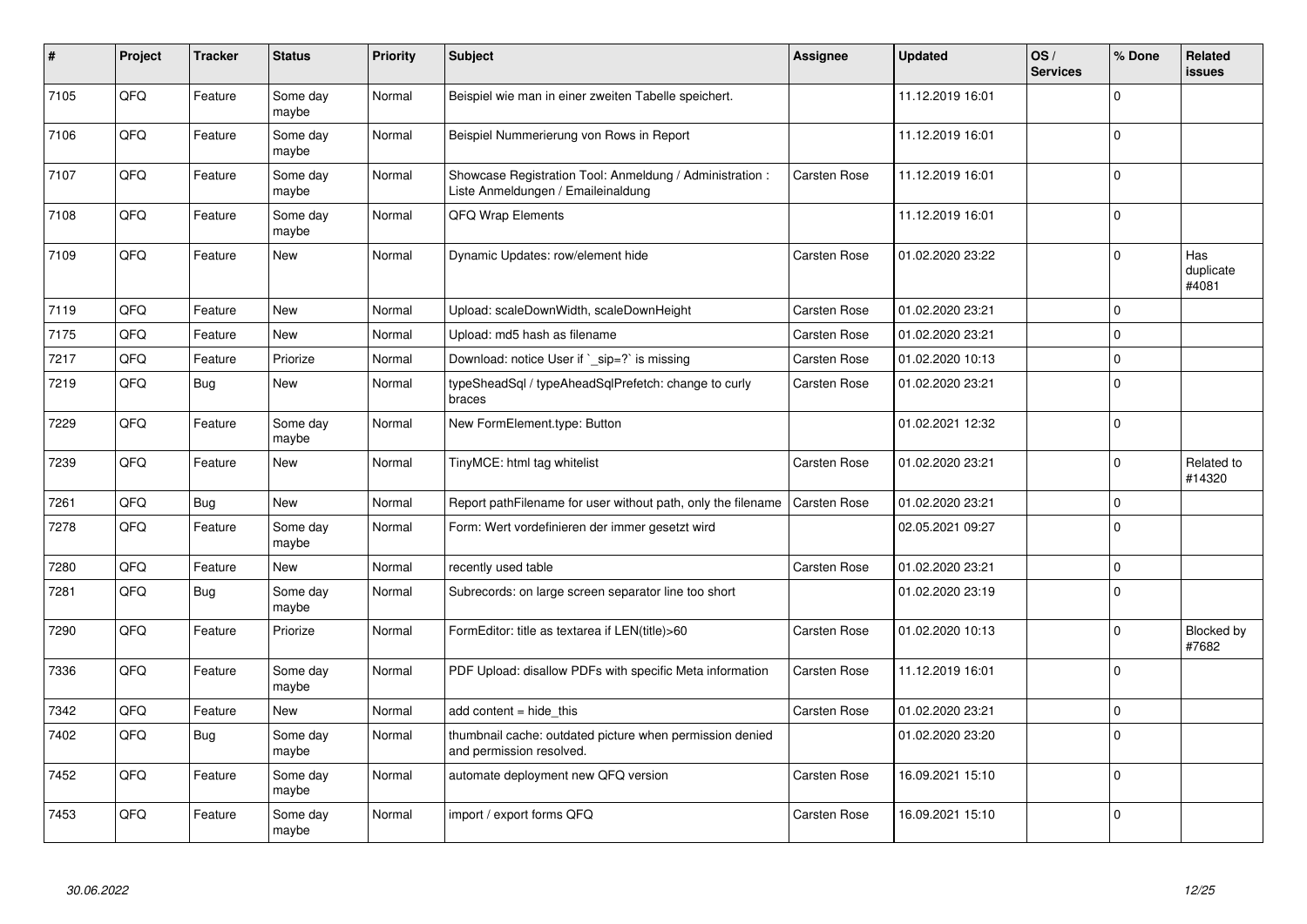| #    | Project | <b>Tracker</b> | <b>Status</b>     | <b>Priority</b> | <b>Subject</b>                                                                                        | <b>Assignee</b>     | <b>Updated</b>   | OS/<br><b>Services</b> | % Done      | Related<br>issues                                                      |
|------|---------|----------------|-------------------|-----------------|-------------------------------------------------------------------------------------------------------|---------------------|------------------|------------------------|-------------|------------------------------------------------------------------------|
| 7456 | QFQ     | Bug            | Some day<br>maybe | Low             | Todos in Code: solve or make ticket                                                                   | <b>Carsten Rose</b> | 16.09.2021 15:10 |                        | 0           |                                                                        |
| 7480 | QFQ     | Feature        | New               | Normal          | Record History (Undo / Redo)                                                                          | <b>Carsten Rose</b> | 11.12.2019 16:16 |                        | $\Omega$    | Related to<br>#2361                                                    |
| 7481 | QFQ     | Feature        | <b>New</b>        | Normal          | Detect 'BaseUrl' automatically                                                                        | <b>Carsten Rose</b> | 01.02.2020 23:21 |                        | 0           |                                                                        |
| 7512 | QFQ     | Bug            | <b>New</b>        | Normal          | FE: inputType=number >> 'pattern' is not respected                                                    | <b>Carsten Rose</b> | 01.02.2020 23:22 |                        | $\Omega$    |                                                                        |
| 7513 | QFQ     | Bug            | New               | Normal          | Radios not correct aligned                                                                            | <b>Carsten Rose</b> | 01.02.2020 23:22 |                        | $\mathbf 0$ |                                                                        |
| 7519 | QFQ     | Feature        | New               | Normal          | Select: Multi                                                                                         | <b>Carsten Rose</b> | 01.02.2020 23:22 |                        | $\Omega$    |                                                                        |
| 7520 | QFQ     | Feature        | <b>New</b>        | Normal          | QR Code:  AS _qr ( AS _link)                                                                          | <b>Carsten Rose</b> | 01.02.2020 23:22 |                        | 0           |                                                                        |
| 7521 | QFQ     | Feature        | New               | Normal          | TemplateGroup: fe.type=upload                                                                         | <b>Carsten Rose</b> | 01.02.2020 23:21 |                        | $\Omega$    | Related to<br>#9706                                                    |
| 7522 | QFQ     | Feature        | Priorize          | Normal          | Inserting default index.html to folder (Avoid Apache<br>Indexing)                                     | <b>Carsten Rose</b> | 01.02.2020 10:13 |                        | $\Omega$    |                                                                        |
| 7524 | QFQ     | <b>Bug</b>     | New               | Normal          | QFQ throws a 'General Error' if 'fileadmin/protected/log/' is<br>not writeable                        | <b>Carsten Rose</b> | 01.02.2020 23:22 |                        | $\Omega$    |                                                                        |
| 7547 | QFQ     | Bug            | <b>New</b>        | Normal          | Error Message in afterSave: wrong parameter column<br>reported                                        | <b>Carsten Rose</b> | 01.02.2020 23:22 |                        | $\Omega$    |                                                                        |
| 7574 | QFQ     | Bug            | New               | Normal          | Substitute error: form element not reported / dont parse<br>Form.note                                 | <b>Carsten Rose</b> | 01.02.2020 23:21 |                        | $\Omega$    |                                                                        |
| 7602 | QFQ     | Feature        | ToDo              | High            | Multi Select: with checkboxes                                                                         | Benjamin Baer       | 22.03.2022 09:07 |                        | $\mathbf 0$ |                                                                        |
| 7616 | QFQ     | Bug            | Priorize          | Normal          | Selectlist with Enum & Dynamic Update                                                                 | <b>Carsten Rose</b> | 01.02.2020 10:13 |                        | $\mathbf 0$ |                                                                        |
| 7630 | QFQ     | Feature        | Priorize          | Normal          | detailed error message for simple upload                                                              | <b>Carsten Rose</b> | 01.02.2020 10:13 |                        | $\Omega$    |                                                                        |
| 7650 | QFQ     | <b>Bug</b>     | <b>New</b>        | High            | Optional do not show 'required' sign on FormElement                                                   | <b>Carsten Rose</b> | 03.05.2021 21:14 |                        | $\mathbf 0$ |                                                                        |
| 7656 | QFQ     | Bug            | Priorize          | Normal          | FE with required, 'pattern' and 'extraButtonLock': always<br>complain about missing value             | <b>Carsten Rose</b> | 01.02.2020 10:13 |                        | $\Omega$    |                                                                        |
| 7660 | QFQ     | Feature        | <b>New</b>        | Normal          | IMAP: import mails to DB, move / delete mails                                                         | <b>Carsten Rose</b> | 01.02.2020 09:52 |                        | $\mathbf 0$ |                                                                        |
| 7681 | QFQ     | Feature        | New               | Normal          | Optional switch off 'check for modified record'                                                       | <b>Carsten Rose</b> | 01.02.2020 23:21 |                        | $\Omega$    |                                                                        |
| 7683 | QFQ     | Feature        | New               | Normal          | Special column names in '{{ SELECT  AS _link }}' should<br>be detected                                | <b>Carsten Rose</b> | 01.02.2020 23:21 |                        | 0           |                                                                        |
| 7685 | QFQ     | Bug            | <b>New</b>        | Normal          | Open FormElement from QFQ error message and save<br>modified record: error about missing {{formId:F}} | <b>Carsten Rose</b> | 01.02.2020 23:22 |                        | $\Omega$    |                                                                        |
| 7730 | QFQ     | Feature        | Priorize          | Normal          | SELECT Box: title in between                                                                          | Benjamin Baer       | 01.02.2020 23:22 |                        | 0           |                                                                        |
| 7732 | QFQ     | Feature        | Some day<br>maybe | Normal          | Javascript: Lazy Loading der add on libs                                                              | Benjamin Baer       | 08.06.2022 10:38 |                        | $\mathbf 0$ | Related to<br>#12611,<br>Related to<br>#12490,<br>Related to<br>#10013 |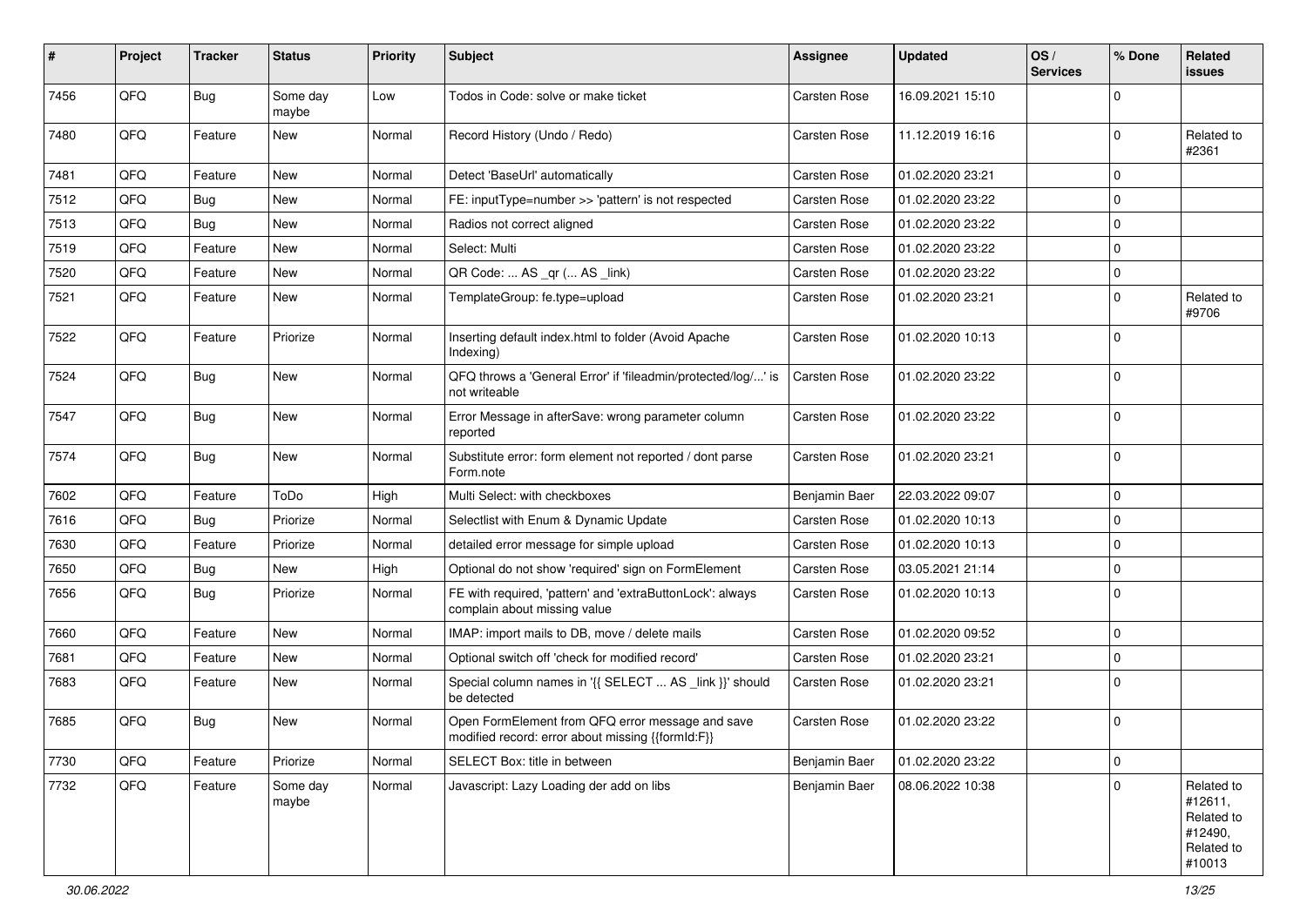| ∦    | Project | <b>Tracker</b> | <b>Status</b>     | <b>Priority</b> | <b>Subject</b>                                                                 | <b>Assignee</b>     | <b>Updated</b>   | OS/<br><b>Services</b> | % Done       | Related<br><b>issues</b>                        |
|------|---------|----------------|-------------------|-----------------|--------------------------------------------------------------------------------|---------------------|------------------|------------------------|--------------|-------------------------------------------------|
| 7795 | QFQ     | Bug            | <b>New</b>        | Normal          | Readonly Form: Typeahead-Felder                                                | <b>Carsten Rose</b> | 01.02.2020 23:22 |                        | $\Omega$     | Related to<br>#10640                            |
| 7812 | QFQ     | Feature        | New               | Normal          | FE 'Subrecord' - new option 'subrecordShowFilter',<br>'subrecordPaging'        | <b>Carsten Rose</b> | 01.02.2020 23:22 |                        | $\Omega$     |                                                 |
| 7850 | QFQ     | Feature        | <b>New</b>        | High            | Upload records: non 'pathFileName' column                                      | <b>Carsten Rose</b> | 03.05.2021 21:14 |                        | $\Omega$     |                                                 |
| 7890 | QFQ     | <b>Bug</b>     | New               | Normal          | FormElement 'required': extraButtonInfo not aligned                            | <b>Carsten Rose</b> | 11.06.2021 21:17 |                        | $\Omega$     | Related to<br>#11517                            |
| 7899 | QFQ     | Bug            | <b>New</b>        | High            | Fe.type=password / retype / required: always complain about<br>missing value   | Carsten Rose        | 03.05.2021 21:14 |                        | $\Omega$     |                                                 |
| 7920 | QFQ     | Feature        | <b>New</b>        | Normal          | FE: Syntax Highlight, Zeinlenumbruch                                           | Carsten Rose        | 01.02.2020 10:03 |                        | $\mathbf 0$  |                                                 |
| 7921 | QFQ     | Feature        | Some day<br>maybe | Normal          | Rest API Export: URL kuerzer machen                                            |                     | 01.02.2020 23:19 |                        | $\Omega$     |                                                 |
| 7924 | QFQ     | Feature        | <b>New</b>        | Normal          | Radio/Checkbox with Tooltip                                                    | <b>Carsten Rose</b> | 01.02.2020 23:22 |                        | $\mathbf 0$  |                                                 |
| 7965 | QFQ     | Feature        | Priorize          | Normal          | Input type 'text' with visual format - currency                                | Benjamin Baer       | 03.01.2022 07:45 |                        | $\Omega$     |                                                 |
| 8034 | QFQ     | Feature        | Priorize          | Normal          | FormElement 'data': 22.22.2222 should not be accepted                          | <b>Carsten Rose</b> | 01.02.2020 10:13 |                        | $\mathbf{0}$ |                                                 |
| 8037 | QFQ     | Bug            | Priorize          | Normal          | FE.type=upload (advanced mode): {{slaveId:V}} missing<br>during dynamic update | Carsten Rose        | 01.02.2020 10:13 |                        | $\Omega$     |                                                 |
| 8044 | QFQ     | Feature        | Priorize          | Normal          | Transaction: a) Form, b) Report                                                | Carsten Rose        | 05.05.2021 22:14 |                        | $\Omega$     | Related to<br>#8043                             |
| 8049 | QFQ     | <b>Bug</b>     | <b>New</b>        | Normal          | FE.type=note, column 'value': text moves some pixel to top<br>after save       | <b>Carsten Rose</b> | 01.02.2020 23:22 |                        | $\Omega$     |                                                 |
| 8056 | QFQ     | Feature        | Some day<br>maybe | Normal          | Termin Organisation (Reservation)                                              |                     | 01.02.2020 23:19 |                        | $\Omega$     | Related to<br>#8658                             |
| 8082 | QFQ     | Feature        | Priorize          | High            | Contact form without saving record                                             | <b>Carsten Rose</b> | 07.12.2021 15:20 |                        | $\Omega$     | Related to<br>#8587,<br><b>Blocks</b><br>#11850 |
| 8083 | QFQ     | Bug            | <b>New</b>        | High            | FormEditor: primary table list does not respect<br>'indexDb={{indexData:Y}}'   | <b>Carsten Rose</b> | 03.05.2021 21:14 |                        | $\Omega$     | Has<br>duplicate<br>#6678                       |
| 8089 | QFQ     | Feature        | <b>New</b>        | Normal          | Copy/Paste for FormElements                                                    | <b>Carsten Rose</b> | 01.02.2020 23:22 |                        | $\mathbf 0$  |                                                 |
| 8101 | QFQ     | Feature        | Some day<br>maybe | Normal          | Password hash: support further hashing methods                                 | <b>Carsten Rose</b> | 16.09.2021 15:10 |                        | $\Omega$     |                                                 |
| 8106 | QFQ     | <b>Bug</b>     | Some day<br>maybe | Normal          | Dynamic Update: Feld kann nicht auf empty zurückgesetzt<br>werden              | <b>Carsten Rose</b> | 11.12.2019 16:01 |                        | $\mathbf 0$  |                                                 |
| 8187 | QFQ     | Feature        | New               | Normal          | Subrecord: enable/hide new button - make new/edit/delete<br>customizeable.     | Carsten Rose        | 06.03.2021 18:44 |                        | $\Omega$     | Related to<br>#11326                            |
| 8204 | QFG     | Feature        | Priorize          | High            | Position 'required mark'                                                       | Carsten Rose        | 16.06.2021 13:44 |                        | $\mathbf 0$  |                                                 |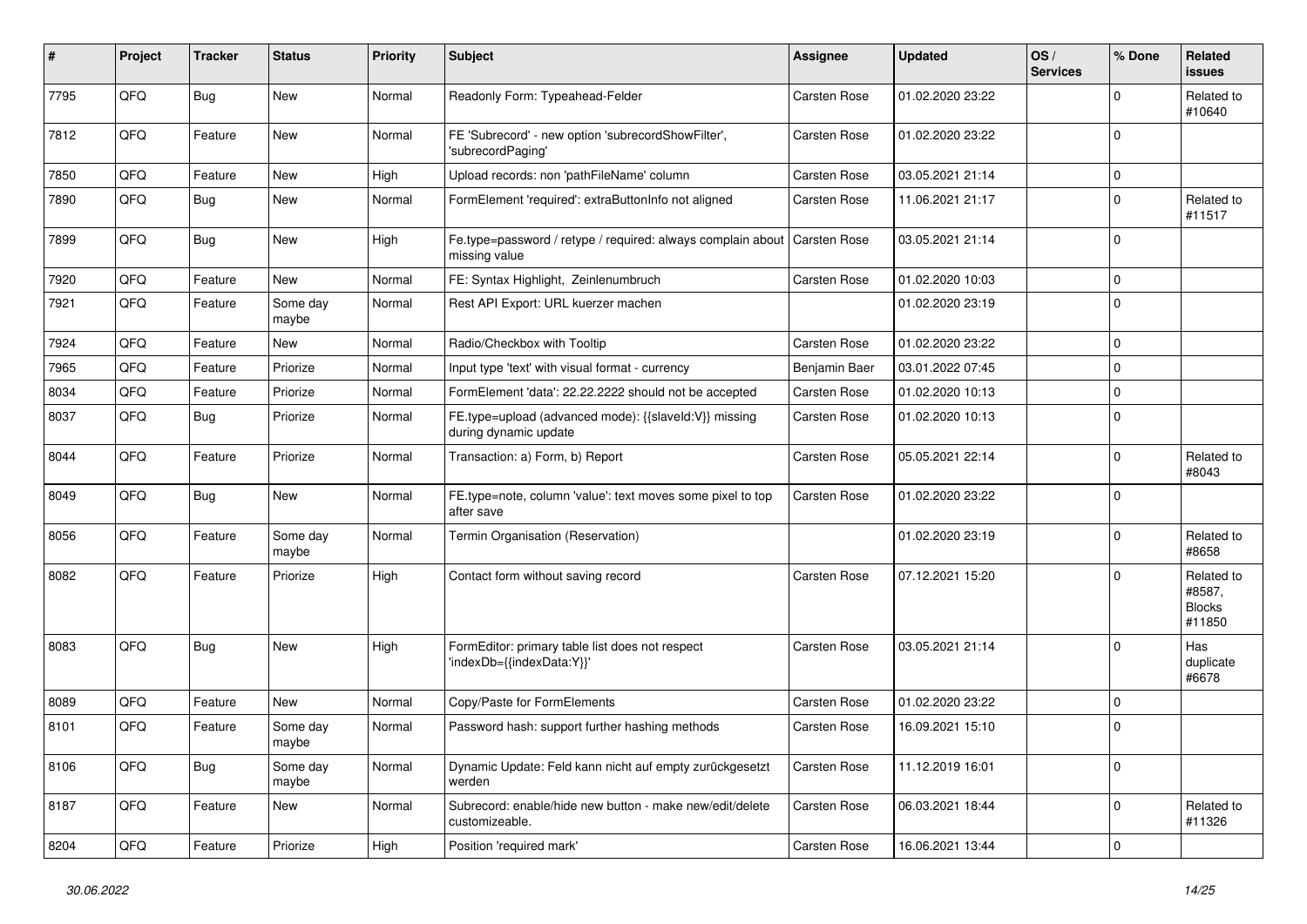| #    | Project | <b>Tracker</b> | <b>Status</b>     | <b>Priority</b> | <b>Subject</b>                                                                                         | <b>Assignee</b>     | <b>Updated</b>   | OS/<br><b>Services</b> | % Done      | Related<br>issues    |
|------|---------|----------------|-------------------|-----------------|--------------------------------------------------------------------------------------------------------|---------------------|------------------|------------------------|-------------|----------------------|
| 8217 | QFQ     | Feature        | <b>New</b>        | Normal          | if-elseif-else construct                                                                               | <b>Carsten Rose</b> | 16.03.2021 18:41 |                        | $\Omega$    | Related to<br>#10716 |
| 8277 | QFQ     | Feature        | Priorize          | Normal          | fe.parameter.default=                                                                                  | <b>Carsten Rose</b> | 01.02.2020 23:17 |                        | $\Omega$    | Related to<br>#8113  |
| 8316 | QFQ     | Bug            | Feedback          | Normal          | Documentation/Behaviour for Nested Queries and<br>Record-Store confusing                               | Nicola Chiapolini   | 20.11.2019 09:14 |                        | $\Omega$    |                      |
| 8336 | QFQ     | Feature        | New               | Normal          | Form > modified > Close New: a) Optional disable popup, b)<br>custom text, c) mode on save: close stay | <b>Carsten Rose</b> | 01.02.2020 23:22 |                        | 0           | Related to<br>#8335  |
| 8431 | QFQ     | Bug            | New               | High            | autocron.php with wrong path                                                                           | <b>Carsten Rose</b> | 03.05.2021 21:14 |                        | $\Omega$    |                      |
| 8520 | QFQ     | Feature        | Some day<br>maybe | Normal          | Bring QFQ to Composer                                                                                  | Carsten Rose        | 16.09.2021 15:10 |                        | $\Omega$    |                      |
| 8584 | QFQ     | Feature        | Priorize          | Normal          | FE 'Action' - never assign to Container (except Template<br>Group)                                     | <b>Carsten Rose</b> | 01.02.2020 10:13 |                        | 0           |                      |
| 8585 | QFQ     | Feature        | Priorize          | Normal          | Enhance Error message for 'unknown form'                                                               | Carsten Rose        | 01.02.2020 10:13 |                        | 0           |                      |
| 8586 | QFQ     | Feature        | Some day<br>maybe | Normal          | QFQ: Enhance Error message for 'record not found'                                                      | <b>Carsten Rose</b> | 16.09.2021 15:10 |                        | $\Omega$    |                      |
| 8668 | QFQ     | Bug            | <b>New</b>        | High            | Pill disabled: dyamic mode 'hidden' not respected - FE is still<br>required                            | <b>Carsten Rose</b> | 03.05.2021 21:14 |                        | $\Omega$    |                      |
| 8702 | QFQ     | Feature        | <b>New</b>        | Normal          | Load Record which is locked: missing user info                                                         | Carsten Rose        | 11.12.2019 16:16 |                        | $\Omega$    | Related to<br>#9789  |
| 8719 | QFQ     | Feature        | <b>New</b>        | Normal          | extraButtonLock: add support for 0/1                                                                   | <b>Carsten Rose</b> | 01.02.2020 23:22 |                        | $\mathbf 0$ |                      |
| 8806 | QFQ     | Feature        | New               | Normal          | SQL Function nl2br                                                                                     | <b>Carsten Rose</b> | 01.02.2020 23:22 |                        | 0           |                      |
| 8891 | QFQ     | Bug            | <b>New</b>        | High            | formSubmitLog: do not log passwords                                                                    | Enis Nuredini       | 25.03.2022 09:06 |                        | 0           |                      |
| 8892 | QFQ     | Feature        | Some day<br>maybe | Normal          | Display and Edit SQL Comments in Form Editor                                                           | <b>Carsten Rose</b> | 11.12.2019 16:01 |                        | $\Omega$    |                      |
| 8894 | QFQ     | Feature        | Some day<br>maybe | Normal          | Documentation Tags Usable in QFQ Application                                                           | <b>Carsten Rose</b> | 11.12.2019 16:01 |                        | 0           |                      |
| 8962 | QFQ     | Feature        | <b>New</b>        | High            | allow for form fields with identical names                                                             | <b>Carsten Rose</b> | 03.05.2021 21:14 |                        | 0           |                      |
| 8963 | QFQ     | Feature        | Priorize          | Normal          | Setting values in a store: flexible way                                                                | <b>Carsten Rose</b> | 05.05.2021 22:10 |                        | 0           | Related to<br>#8975  |
| 8975 | QFQ     | Feature        | <b>New</b>        | Normal          | Report Notation: 2.0                                                                                   | <b>Carsten Rose</b> | 01.02.2020 23:22 |                        | $\Omega$    | Related to<br>#8963  |
| 9013 | QFQ     | Bug            | New               | Normal          | Error in Twig template not handled                                                                     | Carsten Rose        | 20.10.2021 13:43 |                        | $\mathbf 0$ |                      |
| 9020 | QFQ     | <b>Bug</b>     | Some day<br>maybe | Normal          | radio mit buttonClass und dynamicUpdate lassen sich nicht<br>kombinieren                               |                     | 11.12.2019 16:01 |                        | $\Omega$    |                      |
| 9024 | QFQ     | <b>Bug</b>     | Some day<br>maybe | Normal          | QFQ Einarbeitung                                                                                       |                     | 01.02.2020 15:56 |                        | 0           |                      |
| 9052 | QFQ     | Feature        | Feedback          | High            | Report: CodeMirror with SQL Syntax Highlight in FE                                                     | Enis Nuredini       | 08.06.2022 10:25 |                        | $\mathbf 0$ |                      |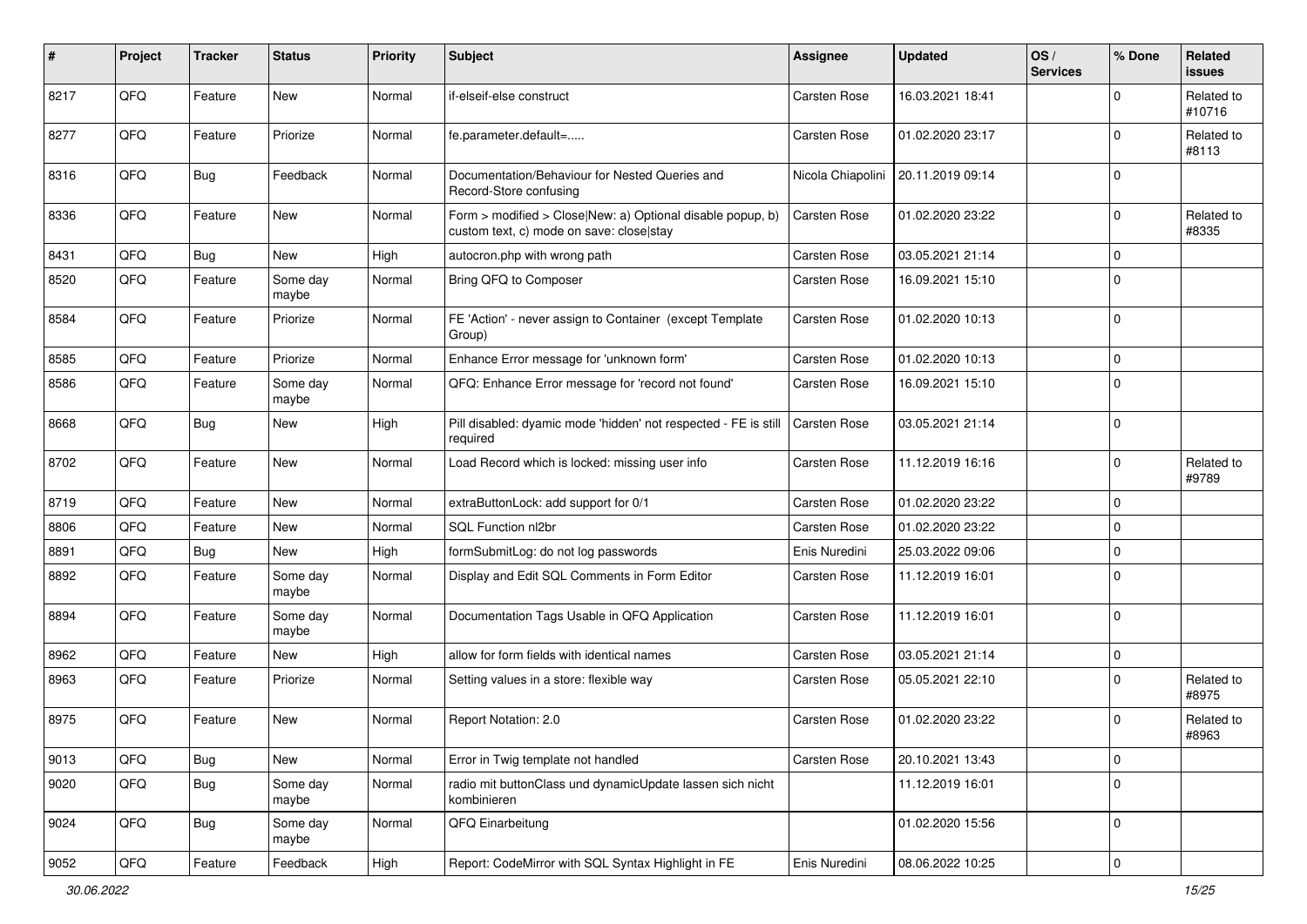| #    | Project | <b>Tracker</b> | <b>Status</b>     | <b>Priority</b> | <b>Subject</b>                                                                  | Assignee            | <b>Updated</b>   | OS/<br><b>Services</b> | % Done      | Related<br><b>issues</b>                     |
|------|---------|----------------|-------------------|-----------------|---------------------------------------------------------------------------------|---------------------|------------------|------------------------|-------------|----------------------------------------------|
| 9077 | QFQ     | Bug            | <b>New</b>        | Normal          | typeAheadSgl: report broken SQL                                                 | <b>Carsten Rose</b> | 29.06.2022 22:35 |                        | $\Omega$    | Related to<br>#4018                          |
| 9121 | QFQ     | <b>Bug</b>     | Priorize          | High            | sip links have r and __dbIndexData set                                          | Carsten Rose        | 12.06.2021 10:41 |                        | $\mathbf 0$ |                                              |
| 9126 | QFQ     | Bug            | Some day<br>maybe | Normal          | hidden Form elements are present in page source                                 |                     | 02.01.2021 18:41 |                        | $\Omega$    |                                              |
| 9127 | QFQ     | <b>Bug</b>     | <b>New</b>        | Normal          | Error Message: change 'roll over' color - text not readable                     | Carsten Rose        | 01.02.2020 23:22 |                        | $\mathbf 0$ |                                              |
| 9128 | QFQ     | Feature        | New               | Normal          | Error Message: not replaced variables- a) replace back to<br>'{{', b) underline | <b>Carsten Rose</b> | 01.02.2020 23:22 |                        | $\Omega$    | Related to<br>#9129                          |
| 9129 | QFQ     | Feature        | <b>New</b>        | Normal          | sqlValidate: Message as notification, not as error                              | <b>Carsten Rose</b> | 01.02.2020 23:22 |                        | $\Omega$    | Related to<br>#9128                          |
| 9130 | QFQ     | Feature        | Some day<br>maybe | Normal          | tablesorter: Automatic Row numbering / Zeilenummer                              | Benjamin Baer       | 01.02.2020 23:22 |                        | $\Omega$    |                                              |
| 9135 | QFQ     | Feature        | Priorize          | Normal          | Progress Bar generic / replace old hourglass download<br>popup                  | Benjamin Baer       | 03.01.2022 07:43 |                        | $\Omega$    |                                              |
| 9136 | QFQ     | Feature        | <b>New</b>        | Normal          | Create ZIP files with dynamic PDFs                                              | <b>Carsten Rose</b> | 01.02.2020 23:22 |                        | $\mathbf 0$ |                                              |
| 9173 | QFQ     | Bug            | Priorize          | Urgent          | Stale Record Lock: Firefox                                                      | Carsten Rose        | 03.05.2021 21:14 |                        | $\Omega$    | Related to<br>#9789                          |
| 9177 | QFQ     | Bug            | <b>New</b>        | Normal          | Bug? QFQ tries to save an action FE, which has real<br>existing column name     | <b>Carsten Rose</b> | 01.02.2020 23:22 |                        | $\Omega$    |                                              |
| 9208 | QFQ     | Feature        | <b>New</b>        | Normal          | Manage 'recent' records                                                         | Carsten Rose        | 01.02.2020 23:22 |                        | $\Omega$    |                                              |
| 9221 | QFQ     | Feature        | New               | Normal          | typeAhead: Zeichenlimite ausschalten                                            | <b>Carsten Rose</b> | 29.06.2022 22:36 |                        | $\Omega$    |                                              |
| 9281 | QFQ     | Bug            | Some day<br>maybe | Normal          | Allow STRICT TRANS TABLES                                                       | Carsten Rose        | 02.01.2021 18:43 |                        | $\mathbf 0$ |                                              |
| 9317 | QFQ     | Bug            | <b>New</b>        | Normal          | FE.type=note: with dynamic show/hidden an empty label<br>causes trouble         | <b>Carsten Rose</b> | 01.02.2020 23:22 |                        | $\Omega$    |                                              |
| 9346 | QFQ     | Feature        | Priorize          | Normal          | beforeSave: check if an upload is given                                         | Carsten Rose        | 11.06.2021 21:18 |                        | $\Omega$    |                                              |
| 9347 | QFQ     | <b>Bug</b>     | <b>New</b>        | High            | FE.type=upload with dynamic show/hidden: required not<br>detected               | Carsten Rose        | 12.06.2021 10:40 |                        | $\Omega$    | Related to<br>#5305,<br>Related to<br>#12398 |
| 9348 | QFQ     | Feature        | <b>New</b>        | Normal          | defaultThumbnailSize: pre render thumbnails                                     | <b>Carsten Rose</b> | 12.06.2021 09:05 |                        | $\Omega$    |                                              |
| 9352 | QFQ     | Feature        | <b>New</b>        | Normal          | FE 'Native' fire slaveld, sqlAfter, sqllns                                      | Carsten Rose        | 01.02.2020 23:22 |                        | $\mathbf 0$ |                                              |
| 9394 | QFQ     | Feature        | Priorize          | Normal          | REST: allow for non numerical ids in get requests                               | <b>Carsten Rose</b> | 05.05.2021 22:10 |                        | $\Omega$    |                                              |
| 9531 | QFQ     | Bug            | <b>New</b>        | High            | FE File: Dynamic Update / modeSql / required detected even<br>it not set        | <b>Carsten Rose</b> | 11.06.2021 20:32 |                        | $\Omega$    | Related to<br>#12398                         |
| 9533 | QFQ     | <b>Bug</b>     | New               | Normal          | FE.type=upload: Check in 'beforeSave' if upload is given                        | Carsten Rose        | 01.02.2020 23:22 |                        | $\Omega$    | Related to<br>#11523                         |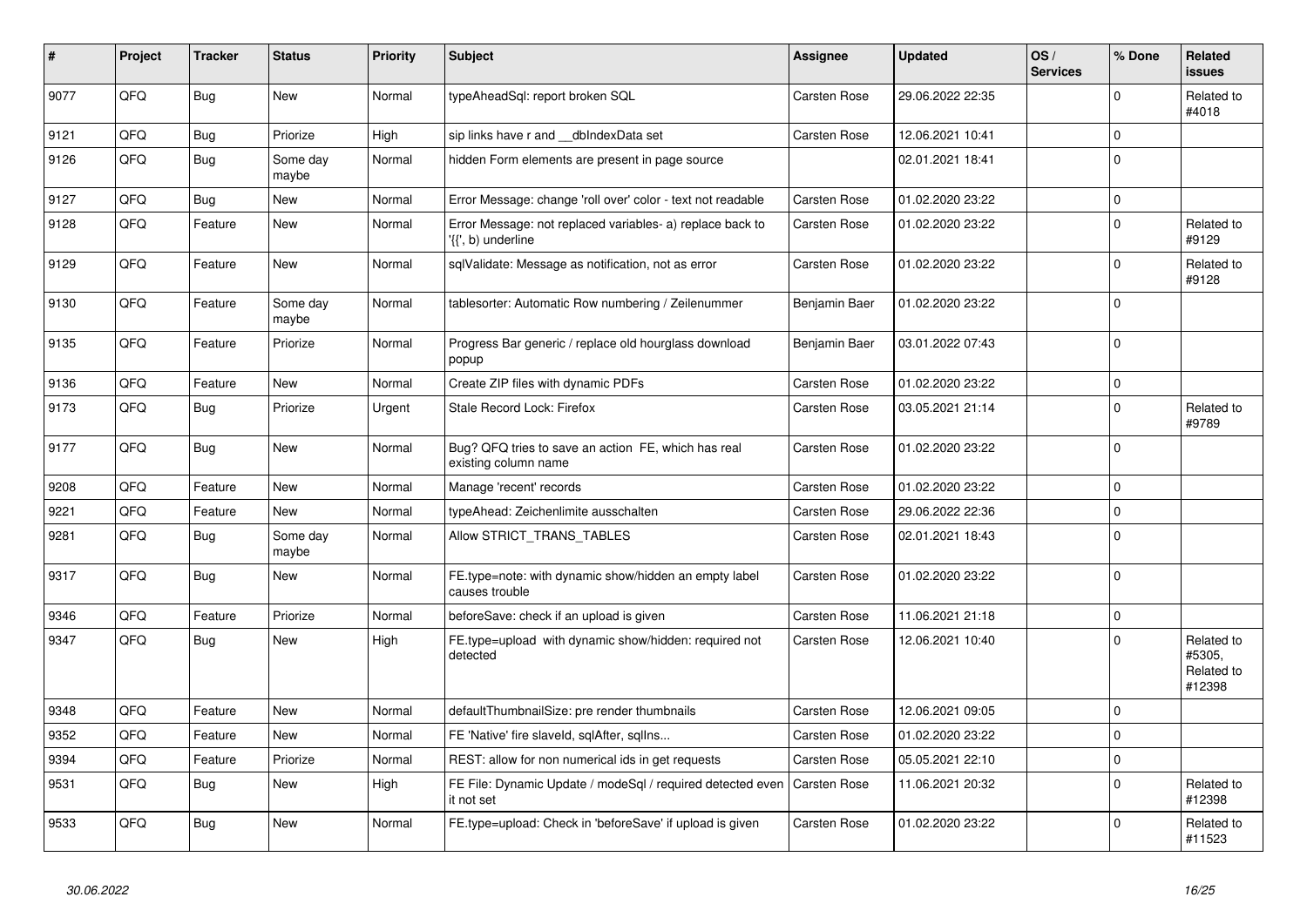| #    | Project | <b>Tracker</b> | <b>Status</b>     | <b>Priority</b> | Subject                                                                                                  | <b>Assignee</b>     | <b>Updated</b>   | OS/<br><b>Services</b> | % Done      | Related<br>issues                                                       |
|------|---------|----------------|-------------------|-----------------|----------------------------------------------------------------------------------------------------------|---------------------|------------------|------------------------|-------------|-------------------------------------------------------------------------|
| 9534 | QFQ     | Bug            | Priorize          | Urgent          | FE.type=upload: 'Unknown Mode: ID"                                                                       | Carsten Rose        | 03.05.2021 21:14 |                        | 0           | Related to<br>#9532                                                     |
| 9535 | QFQ     | Bug            | Feedback          | Normal          | Report:  AS '_vertical' - column to wide - vertical >> rot45,<br>rot <sub>90</sub>                       | Benjamin Baer       | 01.02.2020 15:56 |                        | $\Omega$    |                                                                         |
| 9537 | QFQ     | Feature        | <b>New</b>        | Normal          | FormEditor: Edit fieldset in FrontEnd                                                                    | <b>Carsten Rose</b> | 01.02.2020 23:22 |                        | 0           |                                                                         |
| 9548 | QFQ     | Feature        | Feedback          | High            | FormElement: Pattern mismatch - optional report only on<br>focus lost                                    | Benjamin Baer       | 03.05.2021 21:14 |                        | $\Omega$    |                                                                         |
| 9579 | QFQ     | Feature        | Some day<br>maybe | Normal          | Multiform with Process Row                                                                               | Carsten Rose        | 11.12.2019 16:01 |                        | $\Omega$    |                                                                         |
| 9602 | QFQ     | Feature        | <b>New</b>        | Normal          | Form definition as JSON                                                                                  | Carsten Rose        | 01.02.2020 23:21 |                        | $\Omega$    | Related to<br>#9600                                                     |
| 9668 | QFQ     | Feature        | Priorize          | Normal          | Form.mode: rename 'hidden' to 'hide'                                                                     | <b>Carsten Rose</b> | 05.05.2021 22:14 |                        | 0           | Related to<br>#6437                                                     |
| 9669 | QFQ     | Bug            | Some day<br>maybe | Normal          | Checkbox / Template Group: radio/checkbox visible broken<br>after 'add'                                  | <b>Carsten Rose</b> | 16.06.2021 13:47 |                        | $\Omega$    | Related to<br>#8091                                                     |
| 9704 | QFQ     | Feature        | Some dav<br>maybe | Normal          | Thumbnails Generieren beim Splitten von PDF Files                                                        | Carsten Rose        | 11.12.2019 16:01 |                        | $\Omega$    |                                                                         |
| 9706 | QFQ     | Feature        | <b>New</b>        | Normal          | Multi File Upload (hidden template group)                                                                | <b>Carsten Rose</b> | 01.02.2020 23:22 |                        | $\Omega$    | Related to<br>#7521,<br>Related to<br>#5562,<br>Related to<br>#13330    |
| 9707 | QFQ     | Feature        | <b>New</b>        | Normal          | SIP security: encode pageld and check pageld on decode                                                   | <b>Carsten Rose</b> | 01.02.2020 23:22 |                        | $\Omega$    |                                                                         |
| 9773 | QFQ     | Bug            | <b>New</b>        | Normal          | form.parameter.formModeGlobal=requiredOff                                                                | Carsten Rose        | 01.02.2020 15:56 |                        | $\Omega$    |                                                                         |
| 9777 | QFQ     | Feature        | <b>New</b>        | Normal          | Logging QFQ Variables                                                                                    | <b>Carsten Rose</b> | 16.12.2019 17:17 |                        | $\Omega$    |                                                                         |
| 9781 | QFQ     | Feature        | <b>New</b>        | Normal          | Button: CSS class to make buttons smaller                                                                | Carsten Rose        | 01.02.2020 23:22 |                        | $\Omega$    |                                                                         |
| 9783 | QFQ     | Bug            | <b>New</b>        | Normal          | Email with special characters                                                                            | <b>Carsten Rose</b> | 01.02.2020 23:22 |                        | $\mathbf 0$ |                                                                         |
| 9811 | QFQ     | Feature        | <b>New</b>        | Normal          | Report: tag every n'th row                                                                               | <b>Carsten Rose</b> | 01.02.2020 23:22 |                        | $\mathbf 0$ |                                                                         |
| 9834 | QFQ     | Bug            | Priorize          | Normal          | Input elements with tag 'disabled' are missing on<br>form-submit: server option 'processReadOnly' broken | <b>Carsten Rose</b> | 07.12.2021 16:43 |                        | $\Omega$    | Related to<br>#9691,<br>Related to<br>#5305, Has<br>duplicate<br>#12331 |
| 9853 | QFQ     | Feature        | New               | Normal          | Check das SQL / QFQ / Mail Logfile geschrieben wird                                                      |                     | 09.01.2020 11:15 |                        | $\mathbf 0$ |                                                                         |
| 9855 | QFQ     | Bug            | New               | Normal          | <b>Required Check</b>                                                                                    |                     | 01.02.2020 15:56 |                        | $\mathbf 0$ |                                                                         |
| 9862 | QFQ     | <b>Bug</b>     | Priorize          | Normal          | Failed writing to sql mail qfq.log should throw an exception                                             | Carsten Rose        | 01.02.2020 10:13 |                        | 0           |                                                                         |
| 9898 | QFQ     | Bug            | Feedback          | Normal          | Formular trotz Timeout gespeichert                                                                       | Benjamin Baer       | 01.02.2020 15:56 |                        | $\mathbf 0$ |                                                                         |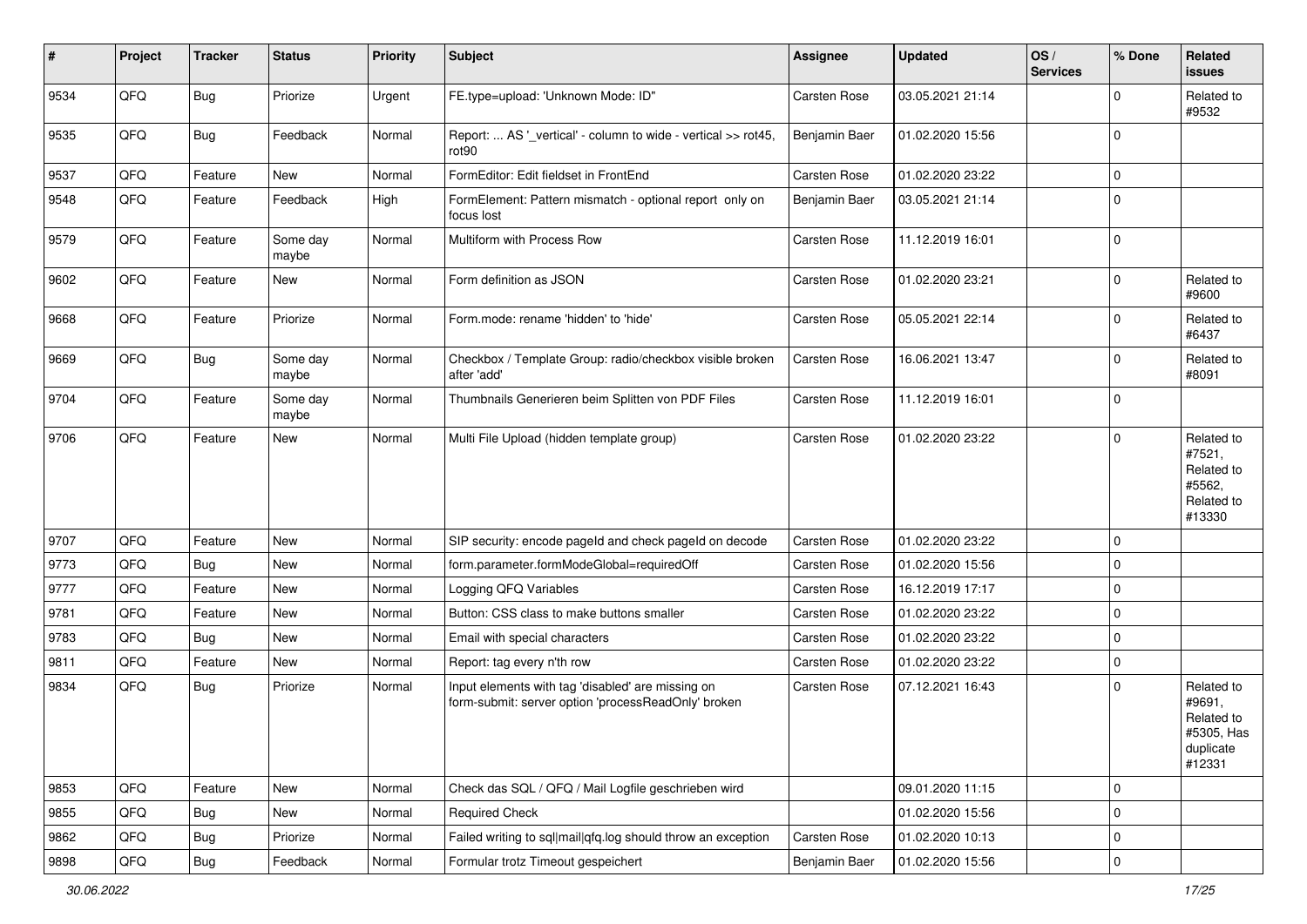| #     | Project | <b>Tracker</b> | <b>Status</b>     | <b>Priority</b> | Subject                                                                                                                               | Assignee            | <b>Updated</b>   | OS/<br><b>Services</b> | % Done      | Related<br>issues                                                      |
|-------|---------|----------------|-------------------|-----------------|---------------------------------------------------------------------------------------------------------------------------------------|---------------------|------------------|------------------------|-------------|------------------------------------------------------------------------|
| 9900  | QFQ     | Feature        | Priorize          | Normal          | Generic API Call: tt-content record >> JSON                                                                                           | Carsten Rose        | 01.02.2020 10:13 |                        | $\mathbf 0$ |                                                                        |
| 9927  | QFQ     | Feature        | New               | Normal          | QFQ Update: a) Update nur machen wenn BE User<br>eingeloggt ist., b) Bei Fehler genaue Meldung welcher<br>Updateschritt Probleme hat. | <b>Carsten Rose</b> | 22.01.2020 12:59 |                        | $\mathbf 0$ |                                                                        |
| 9928  | QFQ     | Feature        | Priorize          | Normal          | SpecialColumnName: a) Deprecated: ' AS "_+tag " ', b)<br>New: ' AS "_ <tag1><tag2>"</tag2></tag1>                                     | <b>Carsten Rose</b> | 01.02.2020 23:17 |                        | $\mathbf 0$ | Related to<br>#9929                                                    |
| 9947  | QFQ     | Bug            | Priorize          | Normal          | Unwanted error message if missing 'typeAheadSqlPrefetch'                                                                              | Carsten Rose        | 01.02.2020 10:13 |                        | $\mathbf 0$ |                                                                        |
| 9958  | QFQ     | Bug            | Priorize          | Normal          | Broken subrecord query: no error message                                                                                              | Carsten Rose        | 05.02.2021 15:15 |                        | $\mathbf 0$ |                                                                        |
| 9968  | QFQ     | Feature        | Priorize          | Normal          | Tooltip in Links for Developer                                                                                                        | <b>Carsten Rose</b> | 01.02.2020 23:17 |                        | $\mathbf 0$ |                                                                        |
| 9975  | QFQ     | Bug            | Priorize          | Normal          | Dropdown Menu: 'r:3' broken                                                                                                           | Carsten Rose        | 01.02.2020 10:13 |                        | $\mathbf 0$ |                                                                        |
| 9983  | QFQ     | Feature        | New               | Normal          | Report Notation: new keyword 'range'                                                                                                  | Carsten Rose        | 01.02.2020 15:55 |                        | $\mathbf 0$ |                                                                        |
| 10003 | QFQ     | Feature        | Priorize          | Normal          | fieldset: stronger visualize group                                                                                                    | Benjamin Baer       | 12.02.2020 08:13 |                        | $\mathbf 0$ |                                                                        |
| 10005 | QFQ     | Feature        | Priorize          | Normal          | Report / special column name:  AS calendar                                                                                            | Carsten Rose        | 03.06.2020 17:28 |                        | $\mathbf 0$ |                                                                        |
| 10011 | QFQ     | Feature        | Priorize          | Normal          | Offer new STORE_TYPO3 Variable 'beUser', 'beEmail'                                                                                    | <b>Carsten Rose</b> | 08.05.2021 09:51 |                        | $\mathbf 0$ | Related to<br>#10012,<br>Related to<br>#12511                          |
| 10012 | QFQ     | Feature        | Priorize          | Normal          | redirectAllMailTo: {{beEmail:T}}                                                                                                      | <b>Carsten Rose</b> | 08.05.2021 09:54 |                        | 0           | Related to<br>#12412,<br>Related to<br>#12413,<br>Related to<br>#10011 |
| 10013 | QFQ     | Feature        | Some day<br>maybe | Normal          | FE.typ=editor: CodeMirror                                                                                                             | Carsten Rose        | 08.06.2022 10:37 |                        | $\Omega$    | Related to<br>#12611,<br>Related to<br>#12490,<br>Related to<br>#7732  |
| 10014 | QFQ     | Feature        | New               | Normal          | Manual.rst: describe behaviour and process order of<br>fillStoreVar, slaveId, sqlBefore,                                              | Carsten Rose        | 01.02.2020 22:31 |                        | 0           |                                                                        |
| 10015 | QFQ     | Feature        | Priorize          | Normal          | Monospace in Textarea                                                                                                                 | Carsten Rose        | 03.02.2020 13:40 |                        | $\mathbf 0$ |                                                                        |
| 10080 | QFQ     | Feature        | New               | Normal          | Popup on 'save' / 'close': configure dialog (answer<br>yes/no/cancle/)                                                                | Carsten Rose        | 28.03.2021 20:52 |                        | $\mathbf 0$ | Is duplicate<br>of #12262                                              |
| 10081 | QFQ     | Bug            | New               | High            | Stale record lock after 'forbidden' character                                                                                         | Carsten Rose        | 03.05.2021 21:12 |                        | $\Omega$    | Related to<br>#10082,<br>Related to<br>#9789                           |
| 10082 | QFQ     | Bug            | New               | Normal          | FE.type=SELECT - 'sanatize' Class                                                                                                     | Carsten Rose        | 07.05.2020 09:36 |                        | $\Omega$    | Related to<br>#10081                                                   |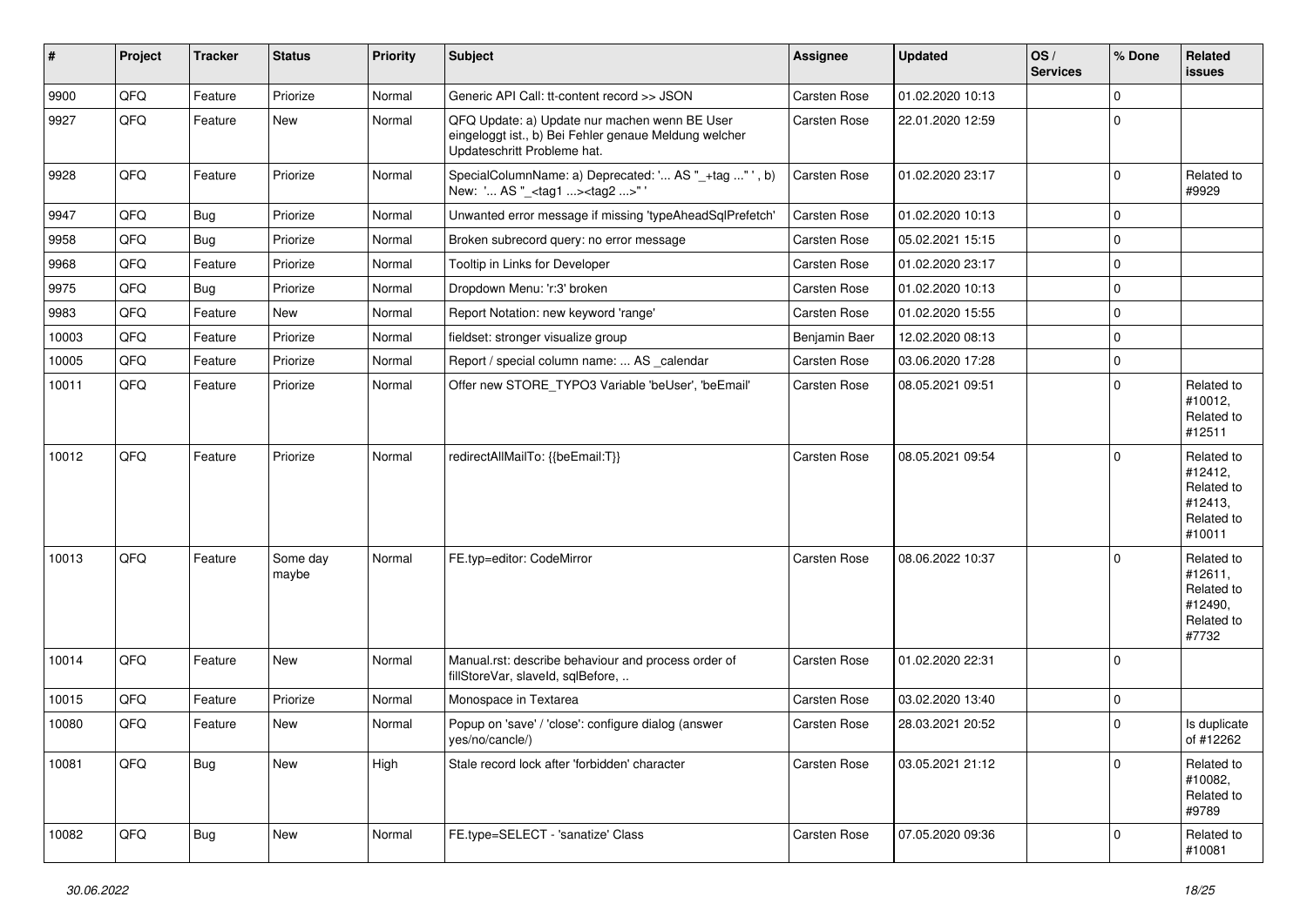| $\sharp$ | Project | <b>Tracker</b> | <b>Status</b>     | <b>Priority</b> | <b>Subject</b>                                                                      | <b>Assignee</b>     | Updated          | OS/<br><b>Services</b> | % Done      | Related<br><b>issues</b>                                             |
|----------|---------|----------------|-------------------|-----------------|-------------------------------------------------------------------------------------|---------------------|------------------|------------------------|-------------|----------------------------------------------------------------------|
| 10095    | QFQ     | Feature        | Some day<br>maybe | Normal          | Generic Gitlab Integration into QFQ                                                 | Carsten Rose        | 16.09.2021 15:10 |                        | $\Omega$    |                                                                      |
| 10114    | QFQ     | Feature        | New               | High            | Symbol (Link): 'G:' (Glyphicon) replaced by 'i:' (icon)                             |                     | 07.12.2021 17:19 |                        | $\mathbf 0$ | Related to<br>#3797,<br>Related to<br>#4194                          |
| 10116    | QFQ     | Feature        | Some day<br>maybe | Normal          | TypeAhead: Tag - show inside 'input' element                                        | <b>Carsten Rose</b> | 16.09.2021 15:09 |                        | $\Omega$    |                                                                      |
| 10119    | QFQ     | Feature        | <b>New</b>        | Normal          | Dropdown (selectlist) & TypeAhead: format and catagorize<br>list                    | <b>Carsten Rose</b> | 07.05.2020 09:36 |                        | 0           |                                                                      |
| 10124    | QFQ     | Feature        | Feedback          | Normal          | qfq AAI-Login                                                                       | Karin Niffeler      | 07.05.2020 09:36 |                        | $\Omega$    |                                                                      |
| 10322    | QFQ     | Bug            | New               | Normal          | FormElement / Radio: missing column 'enum' >> FE not<br>reported                    | <b>Carsten Rose</b> | 07.05.2020 09:37 |                        | $\Omega$    |                                                                      |
| 10324    | QFQ     | Bug            | <b>New</b>        | Normal          | Excel Export mit Template funktioniert nur, wenn Template<br>vor uid kommt          |                     | 30.03.2020 11:20 |                        | $\Omega$    | Related to<br>#10257                                                 |
| 10345    | QFQ     | Feature        | New               | Normal          | Templates - Patterns QFQ Style                                                      |                     | 03.05.2021 21:01 |                        | $\Omega$    | Related to<br>#10713                                                 |
| 10384    | QFQ     | Feature        | <b>New</b>        | Normal          | Parameter Exchange QFQ Instances                                                    |                     | 07.05.2020 09:38 |                        | $\mathbf 0$ |                                                                      |
| 10443    | QFQ     | Feature        | In Progress       | Normal          | Konzept _api / _live                                                                | Carsten Rose        | 07.05.2020 09:39 |                        | 0           |                                                                      |
| 10463    | QFQ     | Feature        | <b>New</b>        | Normal          | Report_link: expliztes setzen von HTML Tags (Bedarf fuer<br>'data-selenium' & 'id') | Enis Nuredini       | 23.03.2022 09:23 |                        | $\Omega$    | Related to<br>#7648                                                  |
| 10506    | QFQ     | Bug            | <b>New</b>        | High            | Template Group broken on MultiDB instance                                           | <b>Carsten Rose</b> | 03.05.2021 21:12 |                        | $\Omega$    | Related to<br>#10505                                                 |
| 10508    | QFQ     | Bug            | New               | High            | Multi Form broken on Multi DB Instance                                              | <b>Carsten Rose</b> | 03.05.2021 21:12 |                        | $\mathbf 0$ |                                                                      |
| 10569    | QFQ     | Feature        | Priorize          | Normal          | link blank more safe                                                                | Enis Nuredini       | 25.03.2022 12:44 |                        | $\mathbf 0$ |                                                                      |
| 10588    | QFQ     | Bug            | New               | Normal          | typeahed Tag: Doku anpassen                                                         | <b>Carsten Rose</b> | 12.11.2020 23:45 |                        | $\mathbf 0$ |                                                                      |
| 10593    | QFQ     | Feature        | New               | Normal          | label2: text behind input element                                                   | Carsten Rose        | 16.05.2020 10:57 |                        | $\mathbf 0$ |                                                                      |
| 10640    | QFQ     | Bug            | New               | High            | TypeAhead Tag: FE editierbar trotz readOnly                                         | <b>Carsten Rose</b> | 03.05.2021 21:12 |                        | $\mathbf 0$ | Related to<br>#7795                                                  |
| 10658    | QFQ     | <b>Bug</b>     | New               | Normal          | processReadOnly broken                                                              | <b>Carsten Rose</b> | 27.05.2020 17:55 |                        | $\mathbf 0$ |                                                                      |
| 10661    | QFQ     | <b>Bug</b>     | In Progress       | Normal          | Typo3 Warnungen                                                                     | <b>Carsten Rose</b> | 07.09.2021 13:23 |                        | $\Omega$    | Related to<br>#12440                                                 |
| 10704    | QFQ     | <b>Bug</b>     | New               | Normal          | wkhtml problem rendering fullCalendar.js / fabric.js >><br>successor: puppeteer     | <b>Carsten Rose</b> | 12.11.2020 23:45 |                        | $\mathbf 0$ | Related to<br>#5024,<br>Related to<br>#4650,<br>Related to<br>#10715 |
| 10714    | QFG     | Feature        | New               | Normal          | multi Table Form                                                                    | Carsten Rose        | 16.03.2021 18:44 |                        | 0           |                                                                      |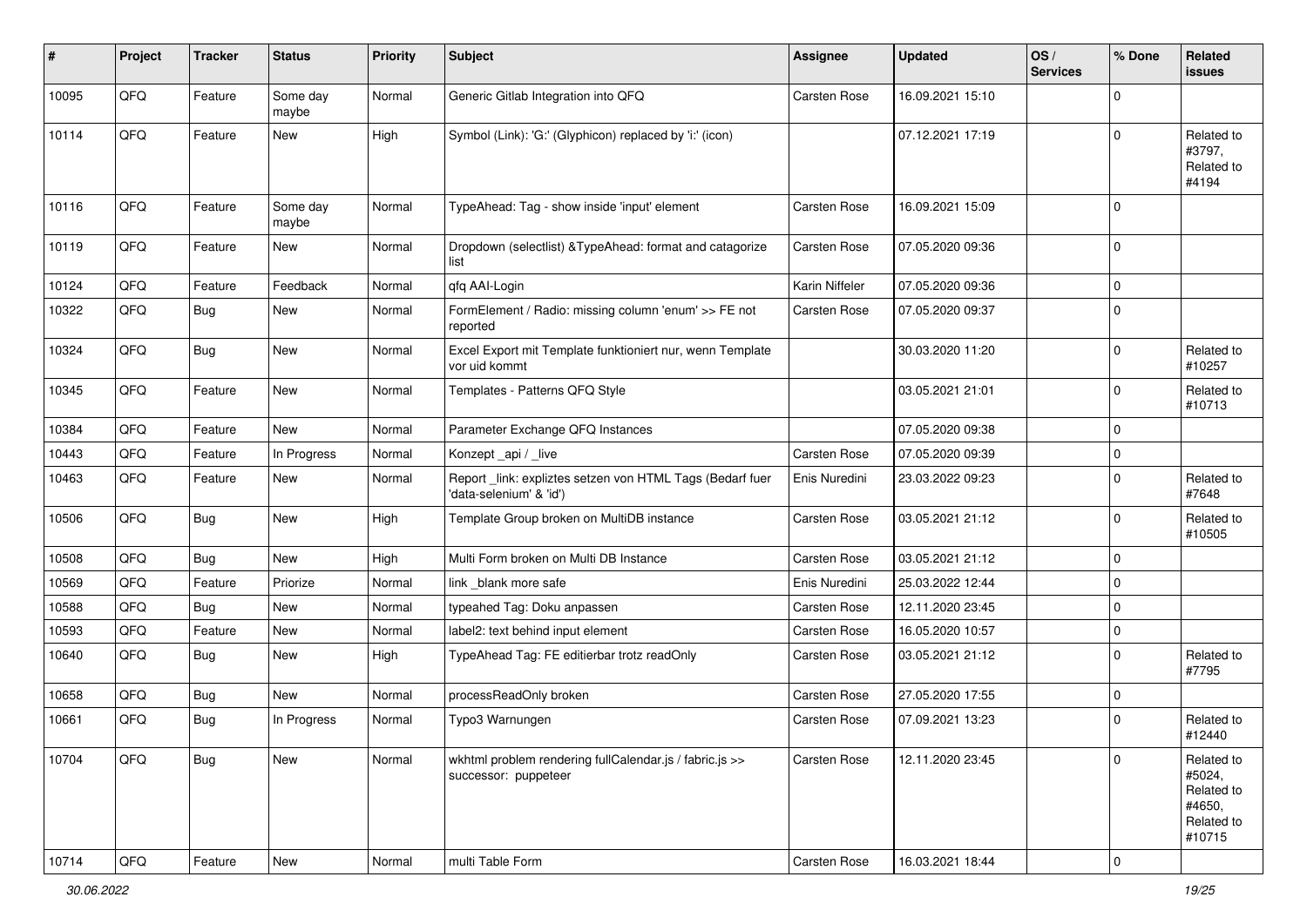| #     | Project | <b>Tracker</b> | <b>Status</b>     | <b>Priority</b> | <b>Subject</b>                                                                      | <b>Assignee</b>     | <b>Updated</b>   | OS/<br><b>Services</b> | % Done      | Related<br><b>issues</b>                     |
|-------|---------|----------------|-------------------|-----------------|-------------------------------------------------------------------------------------|---------------------|------------------|------------------------|-------------|----------------------------------------------|
| 10716 | QFQ     | Feature        | Some day<br>maybe | Normal          | Business Logic mit Externen Skripten                                                | Carsten Rose        | 16.09.2021 15:10 |                        | 0           | Related to<br>#10713,<br>Related to<br>#8217 |
| 10738 | QFQ     | Feature        | Some day<br>maybe | Normal          | CORS headers for external API requests                                              |                     | 10.06.2020 14:00 |                        | $\Omega$    |                                              |
| 10745 | QFQ     | Feature        | Some day<br>maybe | Normal          | Tablesorter Excel Export                                                            | <b>Carsten Rose</b> | 16.09.2021 15:09 |                        | $\Omega$    |                                              |
| 10759 | QFQ     | Bug            | <b>New</b>        | Normal          | emptyMeansNull - Feld falsch aktualisiert                                           |                     | 12.11.2020 23:45 |                        | $\mathbf 0$ |                                              |
| 10763 | QFQ     | Feature        | New               | Normal          | form accessed and submitted despite logout?                                         |                     | 16.06.2020 11:43 |                        | $\Omega$    |                                              |
| 10766 | QFQ     | Bug            | New               | High            | Radiobutton / parameter.buttonClass=btn-default: dynamic<br>update                  |                     | 03.05.2021 21:12 |                        | $\Omega$    | Related to<br>#11237                         |
| 10782 | QFQ     | Feature        | Feedback          | Normal          | Tiny MCE: Image Upload                                                              | Enis Nuredini       | 16.05.2022 23:16 |                        | $\Omega$    | Related to<br>#12452                         |
| 10819 | QFQ     | Feature        | New               | Normal          | Persistent SIP - second try                                                         | <b>Carsten Rose</b> | 29.06.2020 23:02 |                        | $\Omega$    | Related to<br>#6261                          |
| 10874 | QFQ     | Feature        | <b>New</b>        | Normal          | Erstellen eines Foreign Keys in der Tabelle "FormElement"                           |                     | 13.07.2020 10:11 |                        | $\mathbf 0$ |                                              |
| 10890 | QFQ     | Bug            | <b>New</b>        | Normal          | AutoCron hangs                                                                      |                     | 20.07.2020 13:56 |                        | $\mathbf 0$ |                                              |
| 10937 | QFQ     | Bug            | New               | Normal          | Fehler mit abhängigen Select- Feldern beim Positionieren                            | <b>Carsten Rose</b> | 12.11.2020 23:45 |                        | $\Omega$    |                                              |
| 10976 | QFQ     | Feature        | <b>New</b>        | Normal          | Excel Export Verbesserungen                                                         | Carsten Rose        | 06.08.2020 10:56 |                        | $\mathbf 0$ |                                              |
| 10979 | QFQ     | Feature        | <b>New</b>        | Normal          | Ajax Calls an API - dataReport                                                      | <b>Carsten Rose</b> | 11.05.2022 12:15 |                        | $\Omega$    |                                              |
| 10996 | QFQ     | Feature        | New               | Normal          | Download video via sip: no seek                                                     | Carsten Rose        | 12.08.2020 14:18 |                        | $\Omega$    |                                              |
| 11036 | QFQ     | Feature        | Some day<br>maybe | Normal          | inline report editor permissions                                                    | <b>Carsten Rose</b> | 16.09.2021 15:09 |                        | $\Omega$    | Related to<br>#11323                         |
| 11057 | QFQ     | Bug            | <b>New</b>        | High            | Checkboxes ohne span.checkmark im Report werden<br>ausgeblendet                     | Benjamin Baer       | 03.05.2021 21:12 |                        | $\Omega$    | Related to<br>#11039                         |
| 11076 | QFQ     | Feature        | In Progress       | Normal          | SELECT  AS _websocket                                                               | <b>Carsten Rose</b> | 30.08.2020 17:49 |                        | $\Omega$    |                                              |
| 11080 | QFQ     | Feature        | <b>New</b>        | Normal          | Send MQTT messages                                                                  | Carsten Rose        | 29.08.2020 19:49 |                        | $\Omega$    |                                              |
| 11195 | QFQ     | Bug            | <b>New</b>        | Low             | Dynamic Update: Note not updated if new text is empty<br>(v20.4)                    |                     | 25.09.2020 11:14 |                        | $\Omega$    |                                              |
| 11217 | QFQ     | Feature        | Some day<br>maybe | Normal          | <b>Extend Script Functionality</b>                                                  | <b>Carsten Rose</b> | 16.09.2021 15:10 |                        | $\mathbf 0$ |                                              |
| 11237 | QFQ     | <b>Bug</b>     | New               | High            | Radiobutton / parameter.buttonClass= btn-default - kein dirty<br>Trigger            | Benjamin Baer       | 03.05.2021 21:12 |                        | $\mathbf 0$ | Related to<br>#10766                         |
| 11239 | QFQ     | Bug            | New               | Normal          | Radiobutton (plain): horizontales Rendern abhängig vom<br>Datentyp in der Datenbank | Carsten Rose        | 30.09.2020 18:37 |                        | $\Omega$    |                                              |
| 11320 | QFG     | Feature        | Priorize          | Normal          | Typo3 Version 10 support                                                            | Carsten Rose        | 05.05.2021 22:09 |                        | $\mathbf 0$ |                                              |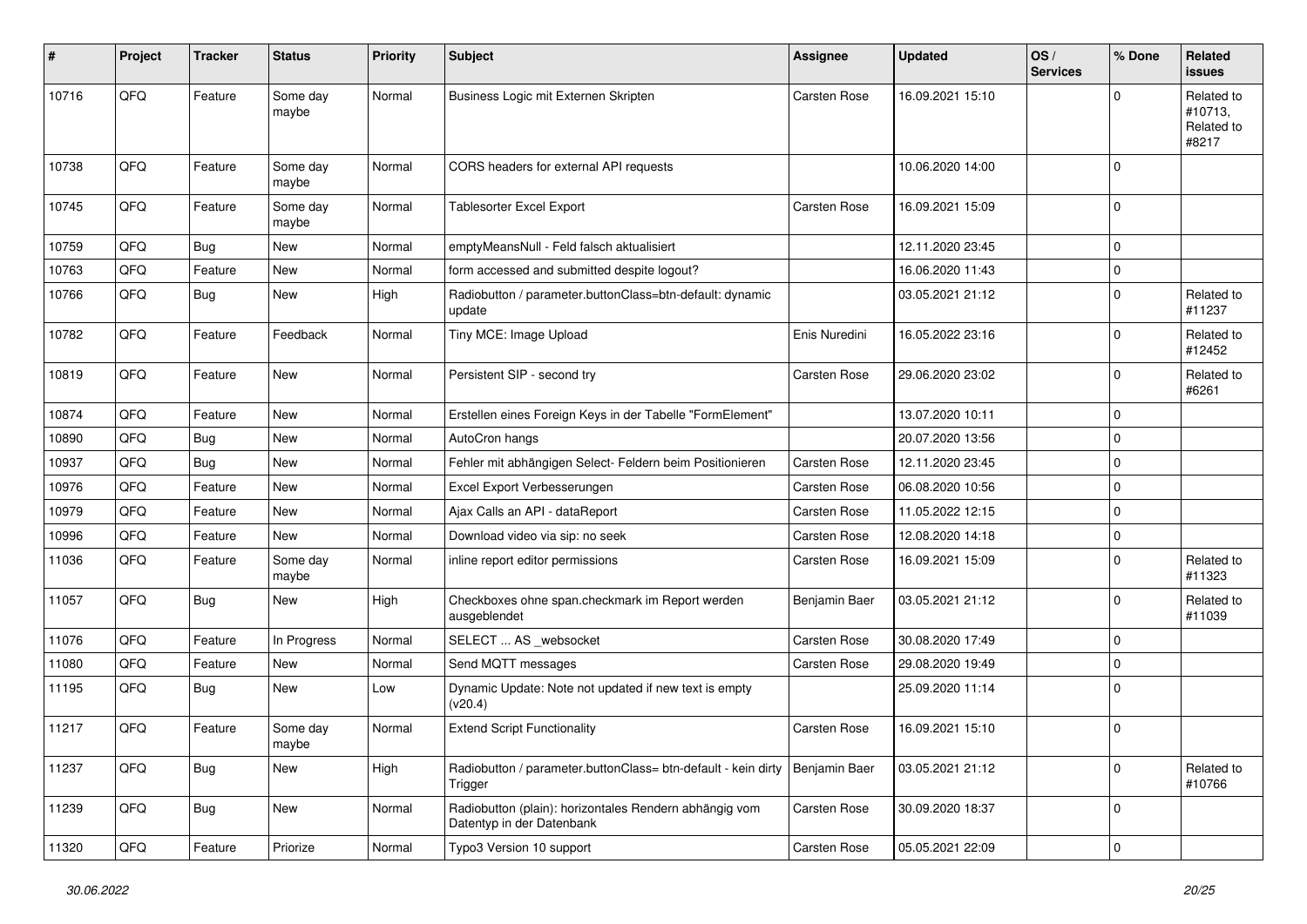| #     | Project | <b>Tracker</b> | <b>Status</b>     | <b>Priority</b> | <b>Subject</b>                                                         | <b>Assignee</b>     | <b>Updated</b>   | OS/<br><b>Services</b> | % Done         | Related<br>issues                                                                                                              |
|-------|---------|----------------|-------------------|-----------------|------------------------------------------------------------------------|---------------------|------------------|------------------------|----------------|--------------------------------------------------------------------------------------------------------------------------------|
| 11322 | QFQ     | Feature        | Some day<br>maybe | Normal          | Form Element JSON - (multiline parameter field)                        | Carsten Rose        | 16.09.2021 15:10 |                        | $\overline{0}$ |                                                                                                                                |
| 11323 | QFQ     | Feature        | Some day<br>maybe | Normal          | Report Frontend Editor Modal + Codemirror                              | <b>Carsten Rose</b> | 16.09.2021 15:10 |                        | $\Omega$       | Related to<br>#11036                                                                                                           |
| 11347 | QFQ     | Bug            | Feedback          | Normal          | If Bedingungen funktionieren nicht korrekt                             | Christoph Fuchs     | 21.03.2021 20:37 |                        | 0              |                                                                                                                                |
| 11460 | QFQ     | Feature        | New               | Normal          | Easier creation of changelog: gitchangelog                             | Carsten Rose        | 12.06.2021 10:20 |                        | $\mathbf 0$    | Related to<br>#13467                                                                                                           |
| 11504 | QFQ     | Feature        | <b>New</b>        | Normal          | Dynamic Update: Button text update for 'Save',' Close' &<br>'Delete'   | Carsten Rose        | 12.11.2020 23:44 |                        | $\Omega$       |                                                                                                                                |
| 11516 | QFQ     | Feature        | <b>New</b>        | Normal          | Multi Page Form (Previous/Next Buttons)                                | Carsten Rose        | 16.03.2021 17:52 |                        | 0              |                                                                                                                                |
| 11517 | QFQ     | Bug            | In Progress       | Normal          | extraButtonInfo Broken for multiple FormElements                       | <b>Carsten Rose</b> | 12.05.2022 13:12 |                        | $\mathbf 0$    | Related to<br>#7890,<br>Related to<br>#3811, Has<br>duplicate<br>#10905, Has<br>duplicate<br>#10553, Has<br>duplicate<br>#6779 |
| 11522 | QFQ     | Bug            | <b>New</b>        | Normal          | Aus/Einblenden von Reitern                                             |                     | 13.11.2020 14:58 |                        | $\mathbf 0$    |                                                                                                                                |
| 11523 | QFQ     | Feature        | <b>New</b>        | Normal          | Mit dynamic Update erkennen, ob Upload gemacht wurde                   | <b>Carsten Rose</b> | 13.11.2020 15:07 |                        | $\Omega$       | Related to<br>#9533                                                                                                            |
| 11534 | QFQ     | Feature        | New               | Normal          | Report: Action on selected rows - Table batchprocessing<br>feature     |                     | 18.11.2020 08:15 |                        | $\Omega$       |                                                                                                                                |
| 11535 | QFQ     | Feature        | <b>New</b>        | Normal          | Ability to create SQL columns in frontend QFQ forms                    |                     | 17.11.2020 12:11 |                        | $\mathbf 0$    |                                                                                                                                |
| 11630 | QFQ     | Bug            | Feedback          | High            | Bitte check ob CALL() in 20.11.0 noch so funktioniert wie in<br>20.4.1 | Enis Nuredini       | 28.05.2022 13:45 |                        | $\Omega$       | Related to<br>#11325                                                                                                           |
| 11667 | QFQ     | Bug            | <b>New</b>        | Normal          | MySQL mariadb-server-10.3: Incorrect datetime value                    | <b>Carsten Rose</b> | 03.05.2021 20:48 |                        | $\Omega$       |                                                                                                                                |
| 11668 | QFQ     | Bug            | New               | Normal          | Play function.sql - problem with mysql                                 | <b>Carsten Rose</b> | 03.05.2021 20:48 |                        | $\mathbf 0$    |                                                                                                                                |
| 11695 | QFQ     | <b>Bug</b>     | <b>New</b>        | Normal          | MultiForm required FE Error                                            | Carsten Rose        | 04.12.2020 13:34 |                        | $\Omega$       |                                                                                                                                |
| 11702 | QFQ     | Feature        | New               | Normal          | HTML Special Char makes no sense for 'allbut' if '&' is<br>forbidden   | <b>Carsten Rose</b> | 07.12.2021 16:35 |                        | $\Omega$       | Related to<br>#5112,<br>Related to<br>#14320                                                                                   |
| 11715 | QFG     | <b>Bug</b>     | New               | Normal          | acceptZeroAsRequired and requiredOffButMark do not<br>coincide         |                     | 08.12.2020 12:13 |                        | $\mathbf 0$    |                                                                                                                                |
| 11716 | QFQ     | Feature        | New               | Normal          | Form an beliebiger Stelle im Report anzeigen                           |                     | 09.12.2020 09:47 |                        | 0              |                                                                                                                                |
| 11747 | QFQ     | Feature        | New               | Normal          | Maintenance Page with Redirect                                         | Carsten Rose        | 03.05.2021 20:47 |                        | $\mathbf 0$    | Related to<br>#11741                                                                                                           |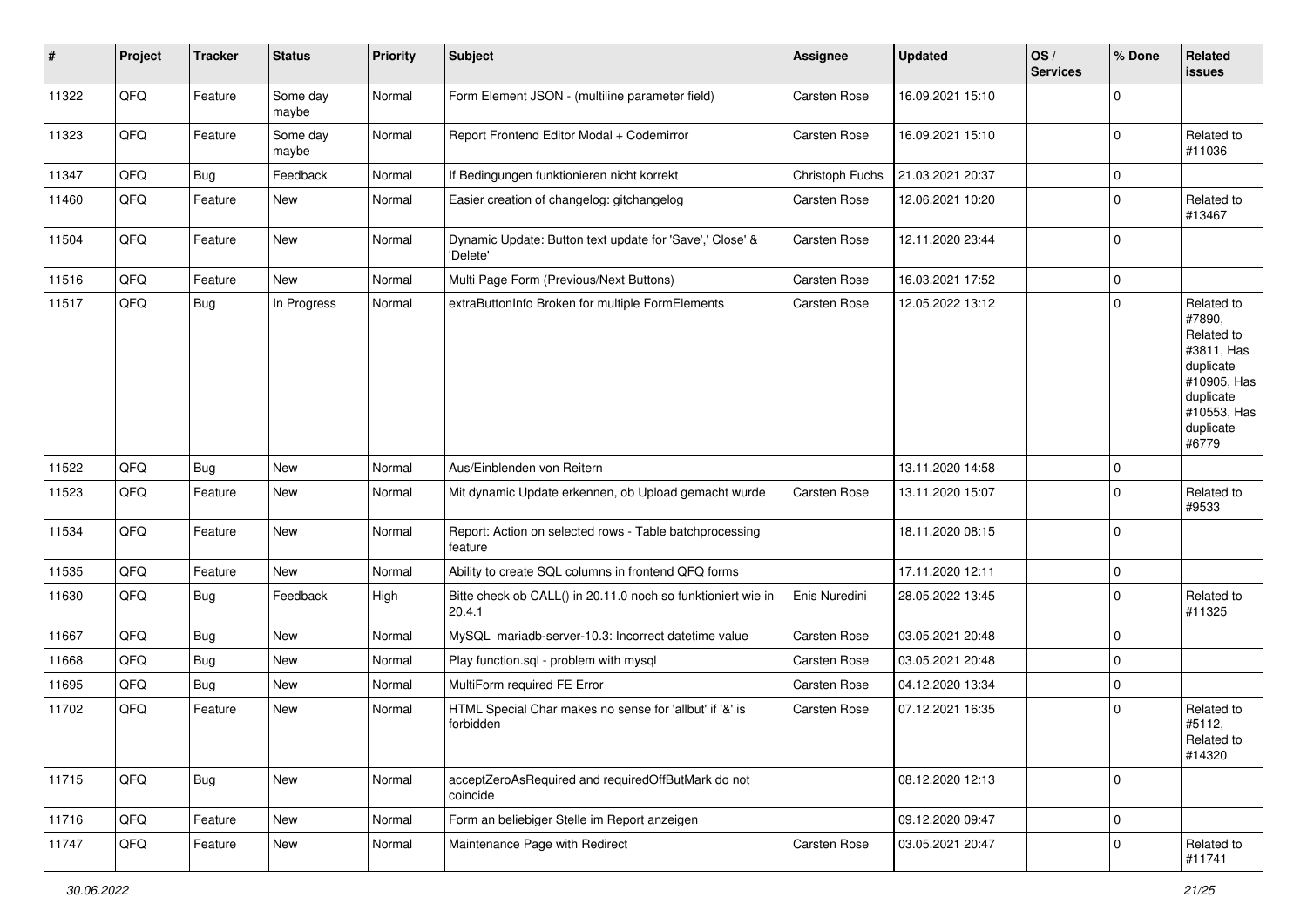| #     | Project | <b>Tracker</b> | <b>Status</b> | <b>Priority</b> | <b>Subject</b>                                                                                                      | <b>Assignee</b>                                        | <b>Updated</b>      | OS/<br><b>Services</b> | % Done      | Related<br><b>issues</b>                      |                      |
|-------|---------|----------------|---------------|-----------------|---------------------------------------------------------------------------------------------------------------------|--------------------------------------------------------|---------------------|------------------------|-------------|-----------------------------------------------|----------------------|
| 11752 | QFQ     | Bug            | New           | Normal          | checkbox renders multiple input elements with same name                                                             | <b>Carsten Rose</b>                                    | 17.12.2020 14:58    |                        | $\Omega$    | Related to<br>#11750                          |                      |
| 11775 | QFQ     | Feature        | <b>New</b>    | Normal          | Subrecord Tooltip pro Feld                                                                                          | <b>Carsten Rose</b>                                    | 18.12.2020 15:22    |                        | $\Omega$    | Related to<br>#11955                          |                      |
| 11850 | QFQ     | Feature        | <b>New</b>    | Urgent          | Wizard Form: basierend auf einer Tabelle eine Form<br>anlegen.                                                      |                                                        | 03.05.2021 21:12    |                        | $\Omega$    | Blocked by<br>#8082                           |                      |
| 11892 | QFQ     | Feature        | New           | Normal          | tablesorter: columns with links are hard to order - new<br>qualifier 'Y: <ord>'</ord>                               | Enis Nuredini                                          | 23.03.2022 09:22    |                        | $\mathbf 0$ |                                               |                      |
| 11893 | QFQ     | Feature        | New           | High            | Broken SIP: a) only report one time, b) only report in main<br>column                                               | <b>Carsten Rose</b>                                    | 12.05.2021 12:13    |                        | $\Omega$    | Related to<br>#12532,<br>Related to<br>#14187 |                      |
| 11955 | QFQ     | Feature        | <b>New</b>    | Normal          | subrecord: new title option to set <th> attributes - e.g. to<br/>customize tablesorter options.</th>                | attributes - e.g. to<br>customize tablesorter options. | <b>Carsten Rose</b> | 03.05.2021 20:47       |             | $\mathbf 0$                                   | Related to<br>#11775 |
| 11980 | QFQ     | Feature        | In Progress   | Normal          | protected verzeichnis MUSS geschützt werden                                                                         | <b>Carsten Rose</b>                                    | 07.09.2021 13:30    |                        | $\mathbf 0$ |                                               |                      |
| 12023 | QFQ     | Feature        | New           | Normal          | MySQL Stored Precdure: QDECODESPECIALCHAR()                                                                         | <b>Carsten Rose</b>                                    | 16.02.2021 11:16    |                        | $\Omega$    | Related to<br>#12022                          |                      |
| 12024 | QFQ     | Feature        | New           | Normal          | Excel Export: text columns by default decode<br>htmlspeciachar()                                                    | <b>Carsten Rose</b>                                    | 17.02.2021 23:55    |                        | $\Omega$    | Related to<br>#12022                          |                      |
| 12038 | QFQ     | Feature        | New           | Normal          | a) STORE_VAR: filenameOnlyStripUniq, b) SP:<br>QSTRIPUNIQ()                                                         |                                                        | 17.02.2021 23:55    |                        | 0           |                                               |                      |
| 12039 | QFQ     | Feature        | <b>New</b>    | Normal          | Missing htmlSpecialChar() in pre processing on form submit                                                          |                                                        | 18.02.2021 00:09    |                        | $\Omega$    | Related to<br>#14320                          |                      |
| 12040 | QFQ     | Bug            | New           | Normal          | FE Mode 'hidden' für zwei FEs auf einer Zeile                                                                       | <b>Carsten Rose</b>                                    | 18.02.2021 10:13    |                        | $\mathbf 0$ |                                               |                      |
| 12045 | QFQ     | Bug            | New           | Normal          | templateGroup afterSave FE: Aufruf ohne<br>sglHonorFormElements funktioniert nicht                                  | Carsten Rose                                           | 18.02.2021 16:33    |                        | $\mathbf 0$ |                                               |                      |
| 12066 | QFQ     | Bug            | New           | High            | enterAsSubmit: Forward wird nicht ausgeführt                                                                        | Enis Nuredini                                          | 29.05.2022 09:23    |                        | $\mathbf 0$ |                                               |                      |
| 12109 | QFQ     | Feature        | <b>New</b>    | Normal          | Donwload Link: Plain, SIP, Persistent Link, Peristent SIP -<br>new notation                                         | Carsten Rose                                           | 03.05.2021 20:45    |                        | $\mathbf 0$ | Related to<br>#12085                          |                      |
| 12119 | QFQ     | Feature        | <b>New</b>    | Normal          | AS paged: error message missing if there ist no 'r' argument.                                                       | Carsten Rose                                           | 03.05.2021 20:51    |                        | $\Omega$    |                                               |                      |
| 12133 | QFQ     | Bug            | <b>New</b>    | Normal          | NPM, phpSpreadSheet aktualisieren                                                                                   | <b>Carsten Rose</b>                                    | 15.03.2021 09:04    |                        | $\mathbf 0$ |                                               |                      |
| 12135 | QFQ     | Feature        | New           | Normal          | Subrecord: Notiz                                                                                                    |                                                        | 24.04.2021 16:58    |                        | $\mathbf 0$ |                                               |                      |
| 12146 | QFQ     | Feature        | New           | Normal          | Autocron Job: Anzeigen wann der naechste Job ausgefuehrt   Carsten Rose<br>wird, resp das er nicht ausgefuehrt wird |                                                        | 15.03.2021 15:23    |                        | 0           |                                               |                      |
| 12156 | QFQ     | Feature        | New           | Normal          | Form: Optional disable 'leave page'                                                                                 |                                                        | 03.05.2021 20:45    |                        | $\mathbf 0$ |                                               |                      |
| 12162 | QFQ     | Feature        | New           | Normal          | FE.type=sendmail: personalized mailing (several mails) via<br>template                                              | Carsten Rose                                           | 03.05.2021 20:45    |                        | 0           |                                               |                      |
| 12163 | QFQ     | Feature        | New           | Normal          | Checkbox: table wrap                                                                                                | Carsten Rose                                           | 03.05.2021 20:51    |                        | $\mathbf 0$ |                                               |                      |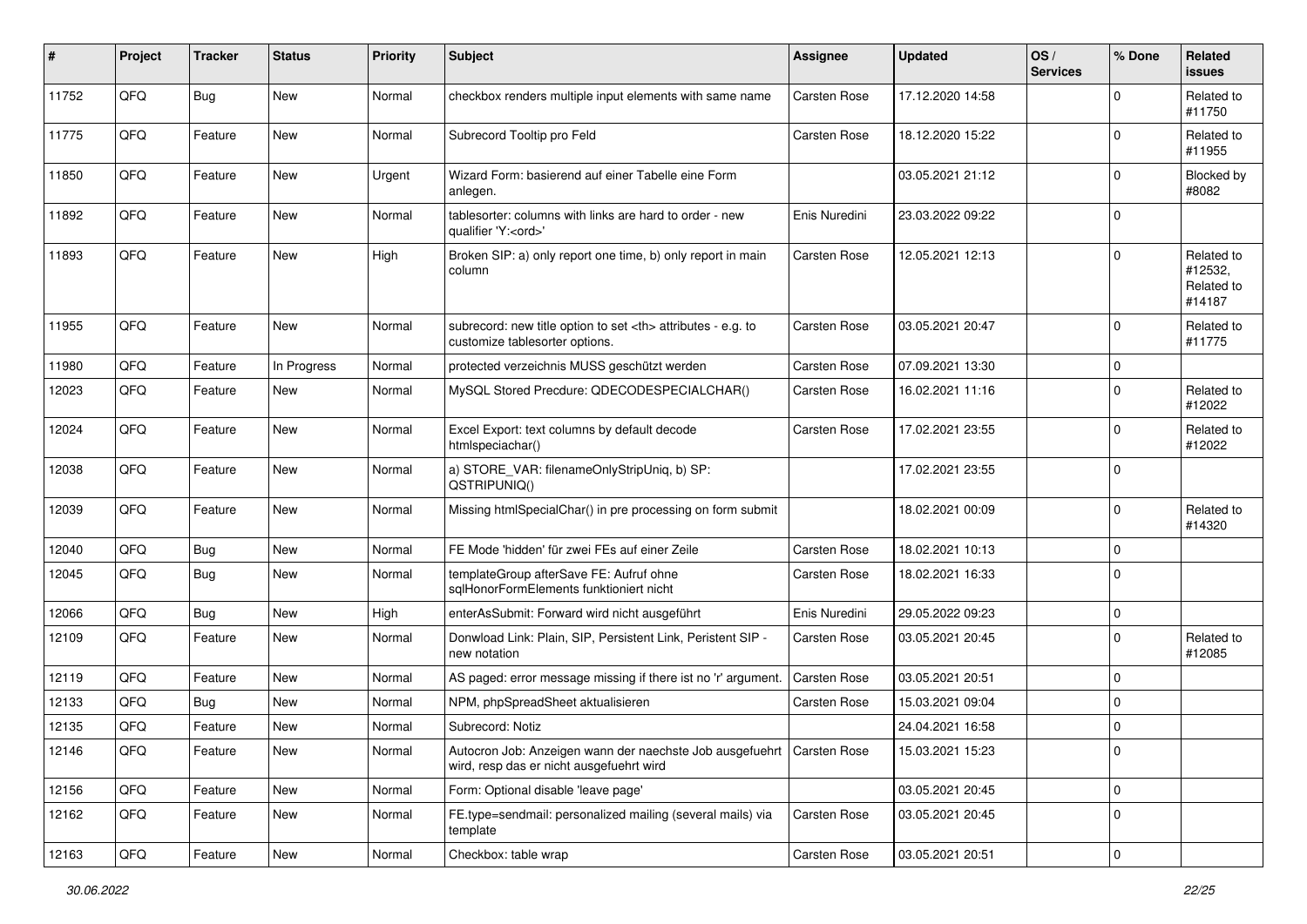| $\sharp$ | Project | <b>Tracker</b> | <b>Status</b>     | <b>Priority</b> | <b>Subject</b>                                                                                                 | <b>Assignee</b>     | <b>Updated</b>   | OS/<br><b>Services</b> | % Done      | Related<br><b>issues</b>                                                    |
|----------|---------|----------------|-------------------|-----------------|----------------------------------------------------------------------------------------------------------------|---------------------|------------------|------------------------|-------------|-----------------------------------------------------------------------------|
| 12186    | QFQ     | Feature        | New               | High            | TinyMCE Config für Objekte                                                                                     | Carsten Rose        | 07.12.2021 17:19 |                        | $\Omega$    | <b>Blocks</b><br>#12632                                                     |
| 12187    | QFQ     | Bug            | New               | Normal          | Trigger FormAsFile() via Report: probably problem with multi<br>DB setup                                       | <b>Carsten Rose</b> | 20.03.2021 21:20 |                        | 0           |                                                                             |
| 12262    | QFQ     | Feature        | ToDo              | Normal          | Form buttons on top: more customable                                                                           | Enis Nuredini       | 17.06.2022 10:44 |                        | $\Omega$    | Related to<br>#13945, Has<br>duplicate<br>#4046, Has<br>duplicate<br>#10080 |
| 12269    | QFQ     | Feature        | New               | Normal          | 2FA - Login                                                                                                    | Carsten Rose        | 03.05.2021 20:45 |                        | $\Omega$    |                                                                             |
| 12315    | QFQ     | Feature        | Some day<br>maybe | Normal          | Form History (Diffs) / Backups                                                                                 | <b>Carsten Rose</b> | 16.09.2021 15:10 |                        | $\mathbf 0$ |                                                                             |
| 12325    | QFQ     | Bug            | Priorize          | Normal          | MultiDB form.dblndex not working for report syntax                                                             | <b>Carsten Rose</b> | 07.09.2021 13:37 |                        | $\Omega$    | Related to<br>#12145,<br>Related to<br>#12314                               |
| 12327    | QFQ     | Bug            | <b>New</b>        | Normal          | Copy to clipboard: Glyphicon can not be changed                                                                | <b>Carsten Rose</b> | 27.12.2021 17:59 |                        | $\mathbf 0$ |                                                                             |
| 12330    | QFQ     | Feature        | New               | Normal          | Copy to input field / text area / TinyMCE                                                                      | <b>Carsten Rose</b> | 07.04.2021 09:01 |                        | $\mathbf 0$ |                                                                             |
| 12337    | QFQ     | Feature        | Some day<br>maybe | Normal          | Database.php: better caching                                                                                   | <b>Carsten Rose</b> | 16.09.2021 15:10 |                        | $\Omega$    |                                                                             |
| 12395    | QFQ     | Bug            | ToDo              | High            | QFQ Function: Result two times shown                                                                           | <b>Carsten Rose</b> | 18.02.2022 08:59 |                        | $\Omega$    |                                                                             |
| 12400    | QFQ     | Feature        | <b>New</b>        | Normal          | Tutorial ist in QFQ Doku, Wird in der Suche gefunden, es<br>gibt aber kein Menupunkt - Inhalt ueberpruefen     | <b>Carsten Rose</b> | 03.05.2021 20:45 |                        | 0           |                                                                             |
| 12412    | QFQ     | Feature        | New               | Normal          | Action/Escape qualifier 'e' (empty), '0': if given, an empty<br>string (or '0') will be treated as 'not found' | <b>Carsten Rose</b> | 08.05.2021 09:40 |                        | $\Omega$    | Related to<br>#12413,<br>Related to<br>#10012                               |
| 12413    | QFQ     | Feature        | New               | Normal          | STORE_TYPO3: enhance for {{be_users.email:T}},<br>{{fe users.email:T}}                                         | <b>Carsten Rose</b> | 03.05.2021 20:45 |                        | $\Omega$    | Related to<br>#12412,<br>Related to<br>#10012                               |
| 12439    | QFQ     | Feature        | In Progress       | Normal          | TinyMCE Paste from Word & Character Count/Limit                                                                | <b>Carsten Rose</b> | 05.05.2021 22:15 |                        | $\mathbf 0$ |                                                                             |
| 12452    | QFQ     | Feature        | Priorize          | Normal          | BaseURL: alsways with '/' at the end                                                                           | Carsten Rose        | 19.06.2022 13:45 |                        | $\Omega$    | Related to<br>#10782                                                        |
| 12463    | QFQ     | <b>Bug</b>     | ToDo              | High            | QFQ Function: 'function' and 'sql' on same level - output of<br>sql is shown two times.                        | Carsten Rose        | 15.12.2021 16:31 |                        | $\mathbf 0$ |                                                                             |
| 12465    | QFQ     | Feature        | New               | Normal          | QFQ Function: use in FE to fill StoreRecord                                                                    | Carsten Rose        | 05.05.2021 21:58 |                        | $\mathbf 0$ |                                                                             |
| 12468    | QFQ     | <b>Bug</b>     | New               | Urgent          | Form: update Form.title after save                                                                             | Carsten Rose        | 03.05.2021 21:12 |                        | $\mathbf 0$ |                                                                             |
| 12474    | QFQ     | Feature        | New               | Normal          | Check BaseConfigURL if it is given and the the last char is '/'                                                | Carsten Rose        | 03.05.2021 20:45 |                        | $\mathbf 0$ |                                                                             |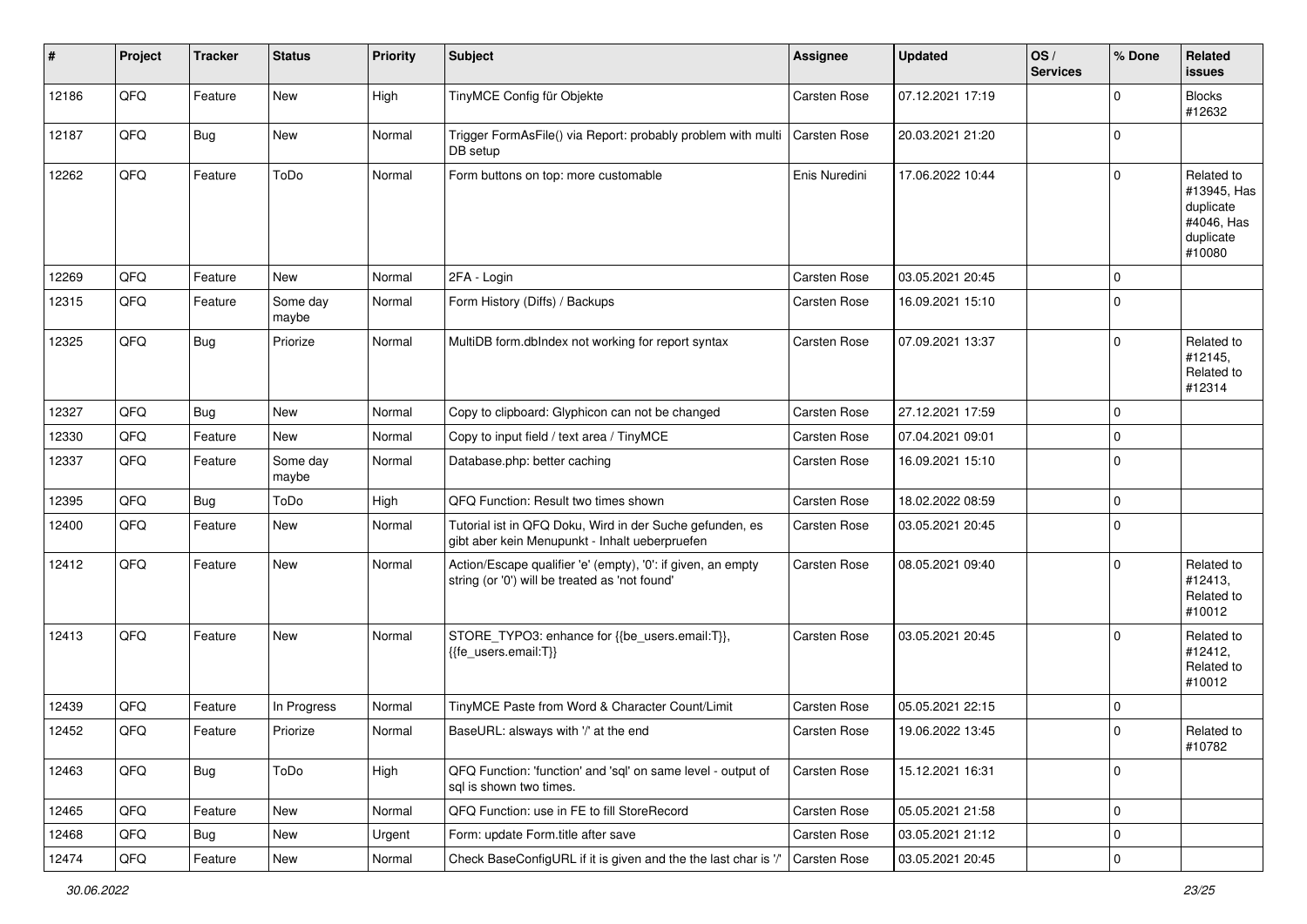| #     | Project | <b>Tracker</b> | <b>Status</b>     | <b>Priority</b> | <b>Subject</b>                                                                                                                                      | Assignee            | <b>Updated</b>   | OS/<br><b>Services</b> | % Done      | Related<br><b>issues</b>                                              |
|-------|---------|----------------|-------------------|-----------------|-----------------------------------------------------------------------------------------------------------------------------------------------------|---------------------|------------------|------------------------|-------------|-----------------------------------------------------------------------|
| 12476 | QFQ     | Feature        | New               | Normal          | clearMe: a) should trigger 'dirty', b) sticky on textarea resize                                                                                    | Benjamin Baer       | 04.01.2022 08:40 |                        | $\Omega$    | Related to<br>#9528                                                   |
| 12477 | QFQ     | Feature        | <b>New</b>        | Normal          | Support for refactoring: Form, FormElement, diverse<br>Tabellen/Spalten, tt-content Records                                                         | Carsten Rose        | 03.05.2021 20:45 |                        | $\Omega$    |                                                                       |
| 12480 | QFQ     | Feature        | New               | Normal          | If QFQ upgrade is running, block further request                                                                                                    | Carsten Rose        | 03.05.2021 20:45 |                        | $\mathbf 0$ |                                                                       |
| 12490 | QFQ     | Feature        | <b>New</b>        | Normal          | Loading Plugins in QFQ - see what tinymce does. (lazy<br>loading)                                                                                   | Benjamin Baer       | 08.06.2022 10:37 |                        | $\Omega$    | Related to<br>#12611,<br>Related to<br>#10013,<br>Related to<br>#7732 |
| 12503 | QFQ     | Feature        | Priorize          | Normal          | Detect dangerous UPDATE statement with missing WHERE                                                                                                | <b>Carsten Rose</b> | 05.05.2021 22:09 |                        | $\Omega$    |                                                                       |
| 12504 | QFQ     | Feature        | Priorize          | Normal          | sql.log: report fe.id                                                                                                                               | Carsten Rose        | 05.05.2021 22:09 |                        | $\mathbf 0$ |                                                                       |
| 12508 | QFQ     | <b>Bug</b>     | In Progress       | High            | gfg Form: sendMail                                                                                                                                  | Karin Niffeler      | 19.03.2022 17:48 |                        | $\Omega$    |                                                                       |
| 12512 | QFQ     | <b>Bug</b>     | <b>New</b>        | Normal          | Some MySQL Installation can't use 'stored procedures'                                                                                               | Carsten Rose        | 19.03.2022 17:48 |                        | $\Omega$    |                                                                       |
| 12513 | QFQ     | <b>Bug</b>     | New               | High            | Implement server side check of maxlength                                                                                                            | Carsten Rose        | 07.12.2021 17:19 |                        | $\Omega$    |                                                                       |
| 12520 | QFQ     | Bug            | New               | Normal          | Switch FE User: still active even FE User session expired                                                                                           | Carsten Rose        | 19.03.2022 17:48 |                        | $\mathbf 0$ |                                                                       |
| 12532 | QFQ     | Feature        | <b>New</b>        | High            | SIP-Parameter bei Seitenaufruf in Browser-Console<br>anzeigen                                                                                       | <b>Carsten Rose</b> | 07.12.2021 17:19 |                        | $\Omega$    | Related to<br>#11893,<br>Related to<br>#14187                         |
| 12544 | QFQ     | Feature        | <b>New</b>        | High            | a) ' AS _link' new also as ' AS _format', b) sortierung via<br>'display: none;', c) ' format' benoeitgt nicht zwingend<br>u/U/p/m/z/d               | <b>Carsten Rose</b> | 14.12.2021 16:03 |                        | $\Omega$    |                                                                       |
| 12545 | QFQ     | Bug            | New               | Urgent          | sql.log not created / updated                                                                                                                       | <b>Carsten Rose</b> | 14.12.2021 16:02 |                        | $\mathbf 0$ |                                                                       |
| 12546 | QFQ     | Bug            | Feedback          | Normal          | Branch 'Development' - Unit Tests mit dirty workaround<br>angepasst                                                                                 | Carsten Rose        | 19.03.2022 17:48 |                        | $\Omega$    |                                                                       |
| 12556 | QFQ     | Feature        | <b>New</b>        | Normal          | Pills Title: colored = static or dynamic on allrequiredgiven                                                                                        | Benjamin Baer       | 19.03.2022 17:49 |                        | $\Omega$    |                                                                       |
| 12581 | QFQ     | Bug            | New               | Normal          | Form.forward=close: Record 'new' in new browser tab ><br>save (& close) >> Form is not reloaded with new created<br>record id and stays in mode=new | <b>Carsten Rose</b> | 19.03.2022 17:48 |                        | $\Omega$    |                                                                       |
| 12603 | QFQ     | Feature        | <b>New</b>        | Normal          | Dropdown (Select), Radio, checkbox:<br>itemListAlways={{!SELECT key, value}}                                                                        | <b>Carsten Rose</b> | 19.03.2022 17:47 |                        | $\Omega$    |                                                                       |
| 12611 | QFQ     | Feature        | Some day<br>maybe | Normal          | Refactoring: Bootstrap with Lazy Loading                                                                                                            | Carsten Rose        | 08.06.2022 10:37 |                        | $\Omega$    | Related to<br>#12490,<br>Related to<br>#10013,<br>Related to<br>#7732 |